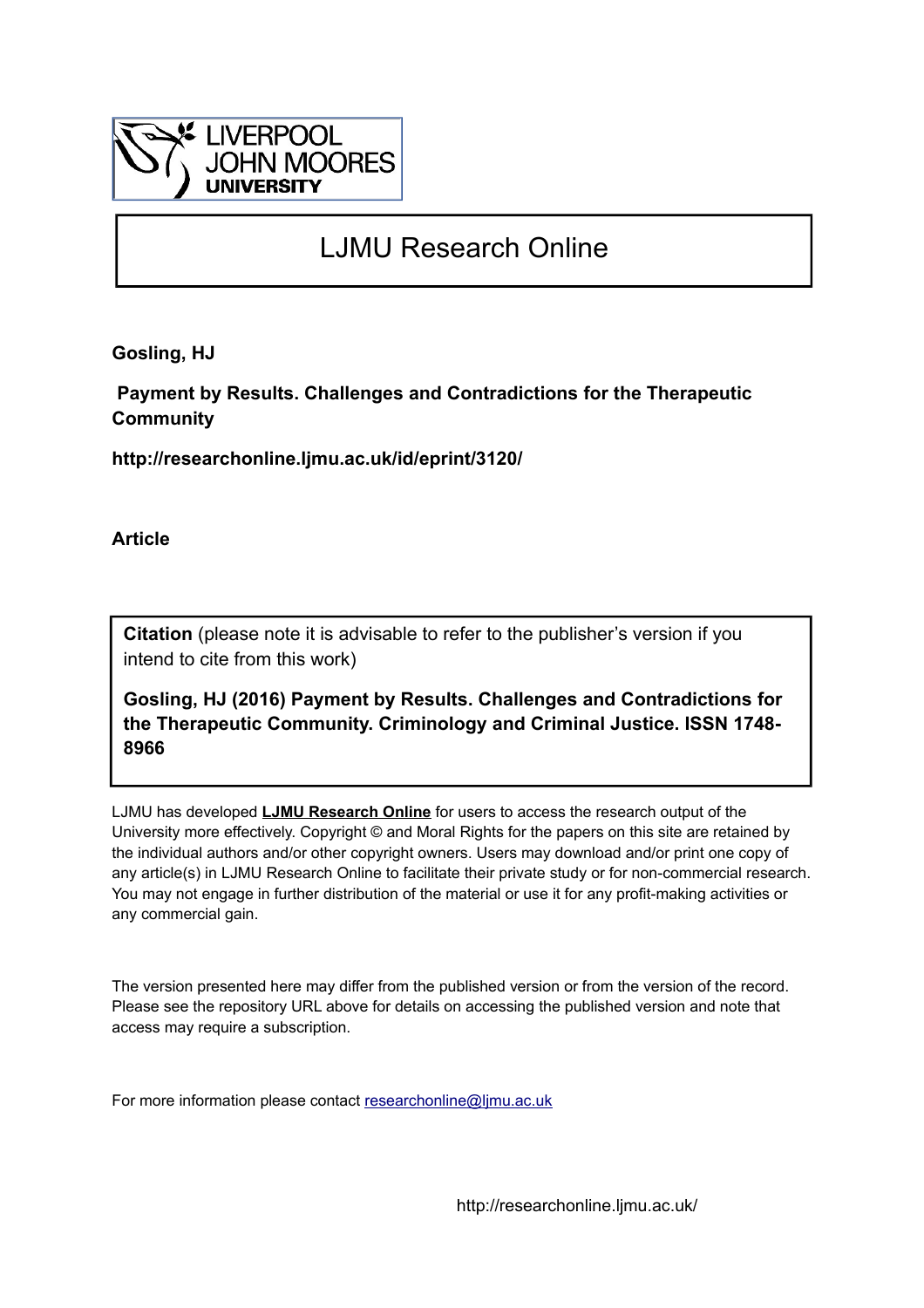# **Payment by Results. Challenges and Conflicts for the Therapeutic Community**

*Helena Gosling, Senior Lecturer, Criminal Justice, Liverpool John Moores University*

# **Abstract**

*Drawing upon the findings of a 31month ethnographic study in a residential Therapeutic Community (TC) for substance use, this article sheds light on the challenges and contradictions which surround the introduction of increasingly commercial/business orientated decisions within the alcohol and drug treatment field. The aim of this paper is to critically reflect upon the implementation of an outcome-orientated policy directive, typically referred to as Payment by Results (PbR), in a residential rehabilitation service, and consider the implications which surround the initiative for those at the coal face of service delivery. The fundamental principles of PbR and the TC are discussed, as are the tensions and dilemmas which surround the implementation of a high-level policy directive that is fundamentally dissimilar to the theoretical ambitions and practice that takes place on the ground in a residential rehabilitation service. To conclude, the article suggests that incentives, with a clear focus on saving money rather than saving lives, provide little more than additional pressures and strains at the coal face of service delivery, transforming individual progression into a financially-driven bureaucratic process. The findings not only illustrate the dehumanising properties of outcomebased payment schemes but bring mainstream representations of effectiveness into sharp focus.* 

# **Keywords**

Payment by results, therapeutic community, recovery, outcome-based funding.

# **A change in the tide**

The 2010 Drug Strategy *Reducing demand, Restricting supply, Building recovery: Supporting people to live a drug free life* outlined the Coalition Government's approach to tackling substance use in the United Kingdom (Her Majesty's Government, 2010). The Strategy called for more responsibility to be put on the individual, placed more power and accountability into the hands of local communities and advocated a whole person approach to substance use in which an individual's level of recovery capital is recognised as one of the best predictors of sustained recovery<sup>[1](#page-15-0)</sup>. To achieve the aims and objectives of the Strategy, the Government outlined plans to reform the way in which programmes that cater for substance users were paid for their services. Although not an entirely new initiative, the Government made clear their interest in an outcome-based payment scheme, known as Payment by Results, colloquially referred to as PbR.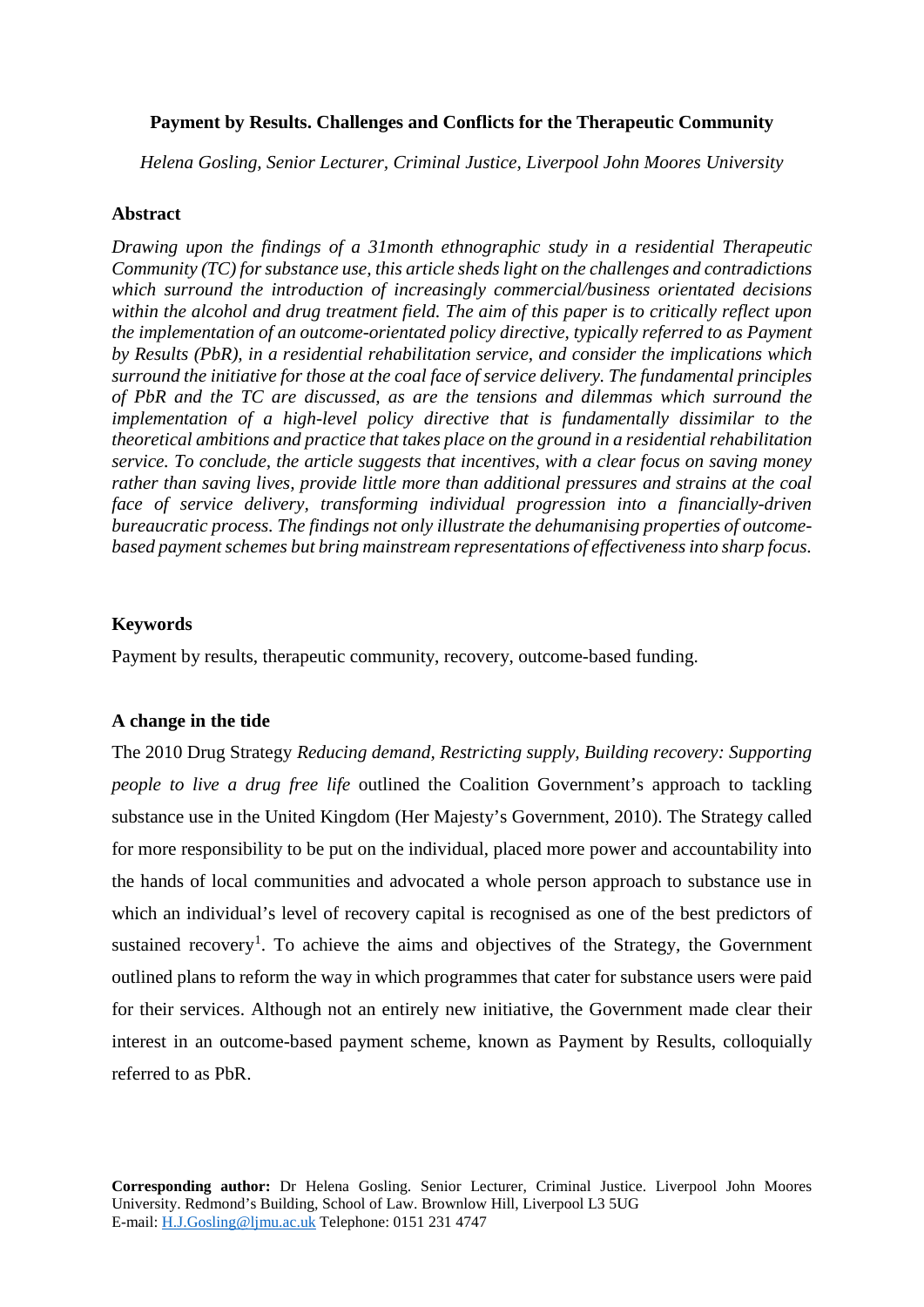PbR was first introduced to the United Kingdom in 2000 by the Labour Government's National Health Service (NHS) plan, which set out to link the allocation of funds to the activities that hospitals undertook. This marked a departure from previous funding arrangements in which hospitals were paid according to block contracts, which involves a fixed payment for a broadly specified service (Battye and Sunderland, 2011). Generally speaking, PbR was designed to pay providers on the basis of the outcomes that they achieved rather than the activities undertaken. The fundamental aim of PbR was to improve service quality by offering bonuses to service providers for performance improvement or withholding payments for poor performance, improve transparency around spending by putting a tariff on service user needs and ease pressure on public spending budgets by staggering payments over longer periods of time (National Council for Voluntary Organisations, 2013).

The 2010 Drugs Strategy has attempted to build upon these ideals and outlined plans to introduce PbR to the alcohol and drug treatment sector. In April 2011, after a bidding process which involved several Drug and Alcohol Action Teams (DAATs) across England, the Department of Health announced that eight areas had been selected to pilot PbR over a twoyear period: Bracknell Forest, Enfield, Kent, Lincolnshire, Oxfordshire, Stockport, Wakefield and Wigan. The PbR pilot scheme aimed to aggregate existing funding streams, align overlapping services to increase available funds for providers and test the assumption that commissioning service providers on an outcome-focused basis would lead to improved efficiency as well as a transparent funding system based on the achievement of high level, longterm and interim outcomes (Department of Health, 2012a).

In an attempt to create a degree of consistency across the eight pilot areas a co-design group, which consisted of representatives from local partnerships in the pilot areas, central government departments such as the Department of Health, the Home Office, Ministry of Justice, Department for Work and Pensions and the National Treatment Agency for Substance Misuse (NTA, now part of Public Health England), as well as experts from the field, established a set of high-level outcome measures that spread across four domains. The four domains were: free from drug(s) of dependence, employment, offending, and health and well-being. The domain which covered employment was later removed before the PbR pilot scheme went live in April [2](#page-15-1)012 (Department of Health,  $2012a$ )<sup>2</sup>. Although a generic PbR model was designed, each pilot area went on to adapt and modify the proposed model, which allowed for considerable local discretion. In theory, this meant that each model reflected the needs of the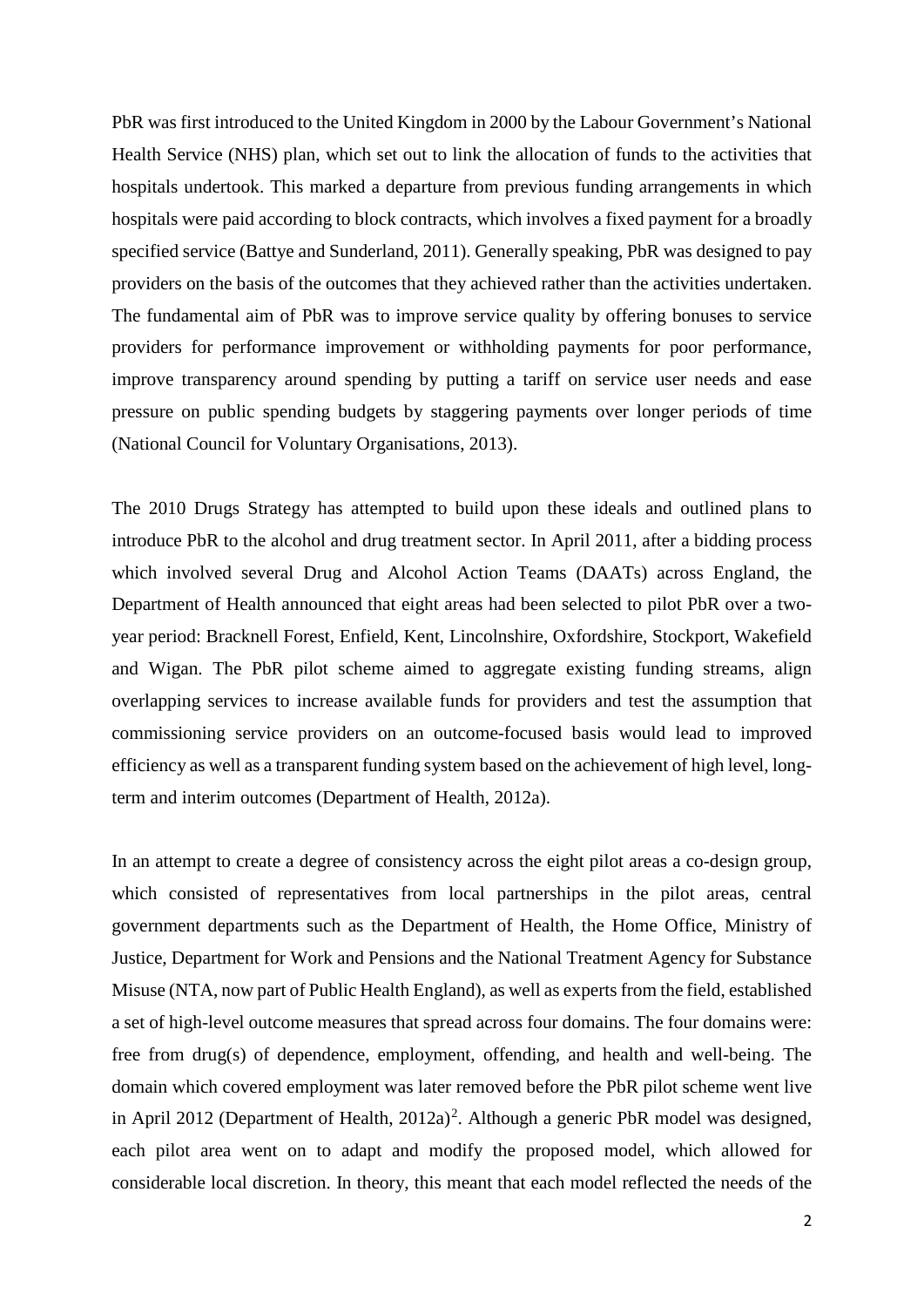population engaged with services in the local area, the maturity of the local system of support and the different speeds at which each area was expected to achieve full implementation (Department of Health, 2012b). However, in practice the principles and prescriptions which surround the implementation PbR has contributed to a limited 'central repository of knowledge' as well as the absence of a robust 'evidence base to refer to' which has subsequently limited the design, delivery and credibility of the payment mechanism on a local as well as national scale (National Audit Office, 2015:08).

In May 2013 a national service providers' summit was held in London to bring together representatives from the eight pilot areas to discuss their experiences of PbR over the first 12 months. The purpose of the summit was not to revisit the general arguments about PbR but to focus on emerging implementation issues. During the summit there was a general consensus that PbR had been introduced too rapidly and as a result there was still a need to explain the initiative to the workforce and provide support for staff on how it worked. It was also recognised that PbR placed significant burdens on service providers, commissioners and service users, and data requirements to demonstrate outcomes and confirm payments were more onerous in pilot areas (DrugScope, 2013). Despite such findings alcohol and drug treatment services continued to prepare for the seemingly inevitable introduction of a largely misunderstood and arduous initiative. Before the discussion explores the challenges that were faced when PbR was implemented in a Therapeutic Community, we must first explore the origins, values and theoretical priorities of the TC.

# **The Therapeutic Community**

The origins and development of the Therapeutic Community, or TC as it is colloquially known, can be traced to two independent traditions: the American concept-based TC and the British democratic TC. The democratic TC most famously began with the work of Maxwell Jones during the Second World War and was developed at the Henderson Hospital during the 1960s (Rawlings, 1998). It specialises in the treatment of moderate to severe personality disorders as well as complex emotional and interpersonal issues. On the other hand, there is the conceptbased or hierarchical TC which derives from Synanon, a self-help community for recovering substance users that was established by Charles Dederich, an ex-alcoholic, in 1958 due to the perceived limitations of Alcoholics Anonymous (Rawlings and Yates, 2001).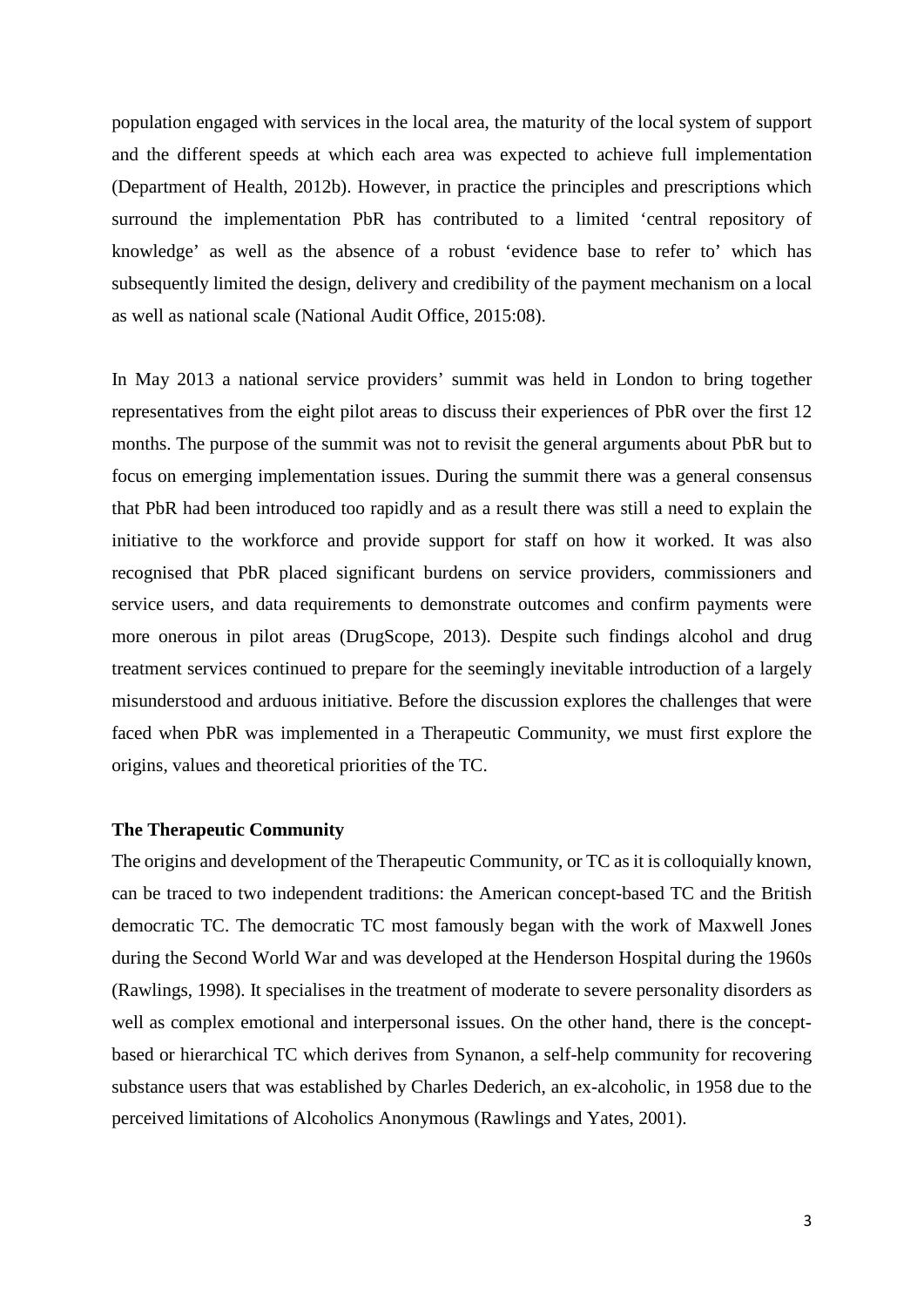TCs are typically situated in a residential setting. They are holistic, person-centred interventions which offer intense support for some of the most complex and vulnerable members of society. A TC is characterised by a community-as-method treatment approach which directs an individual's attention towards their thoughts, feelings and relationships with significant others (Ravndal, 2003). Service users are known as residents and are part of the programme 24 hours per day, 7 days a week. The design and delivery of treatment in a TC is guided by a generic theoretical framework which organises the therapeutic mechanisms used on a day-to-day basis into three components: the perspective, the model and the method (DeLeon and Ziegenfuss, 1986). The perspective describes the TCs view of substance use, the individual, recovery and right living. The model outlines how the programme is structured and the method describes how the treatment approach should be applied to everyday life in a TC (see DeLeon, 2000 for further discussion).

Generally speaking, a TC has an alternative conception of individuals deemed to be 'problematic' which is much more positive than current dominant beliefs about substance users (Gosling, 2014). TCs work with the person, not the socially constructed problems that surround them, such as criminal and deviant labels. TCs do not rely on, nor support, the use of diagnostic criteria's or proposals which suggest that substance users have a disease or some kind of faulty thinking that requires adaptation and modification. The ethos which underpins all of the daily activities which take place in a TC is based upon recognising a person as an individual, not a problem, number, risk or financial commodity (Gosling, 2015). The TC is a recovery orientated programme. This means that abstinence is not the primary goal of treatment; it is a serendipitous outcome of the change process. The fundamental goal of treatment in a TC is to incite individual change by addressing the behavioural, attitudinal and lifestyle factors that contribute to an individual's substance use (DeLeon, 2000). This means that a 'successful outcome' is very much defined and measured on an individual, rather than collective basis by those who work and reside in a TC (Gosling, 2015).

The person-centred approach that can be found in a TC creates a number of issues when it comes to defining and measuring individual (and programme) success. As a result of the practical need to evaluate whether or not the TC 'works' a number of pragmatic research approaches have developed. For example, although it has been suggested that treatment success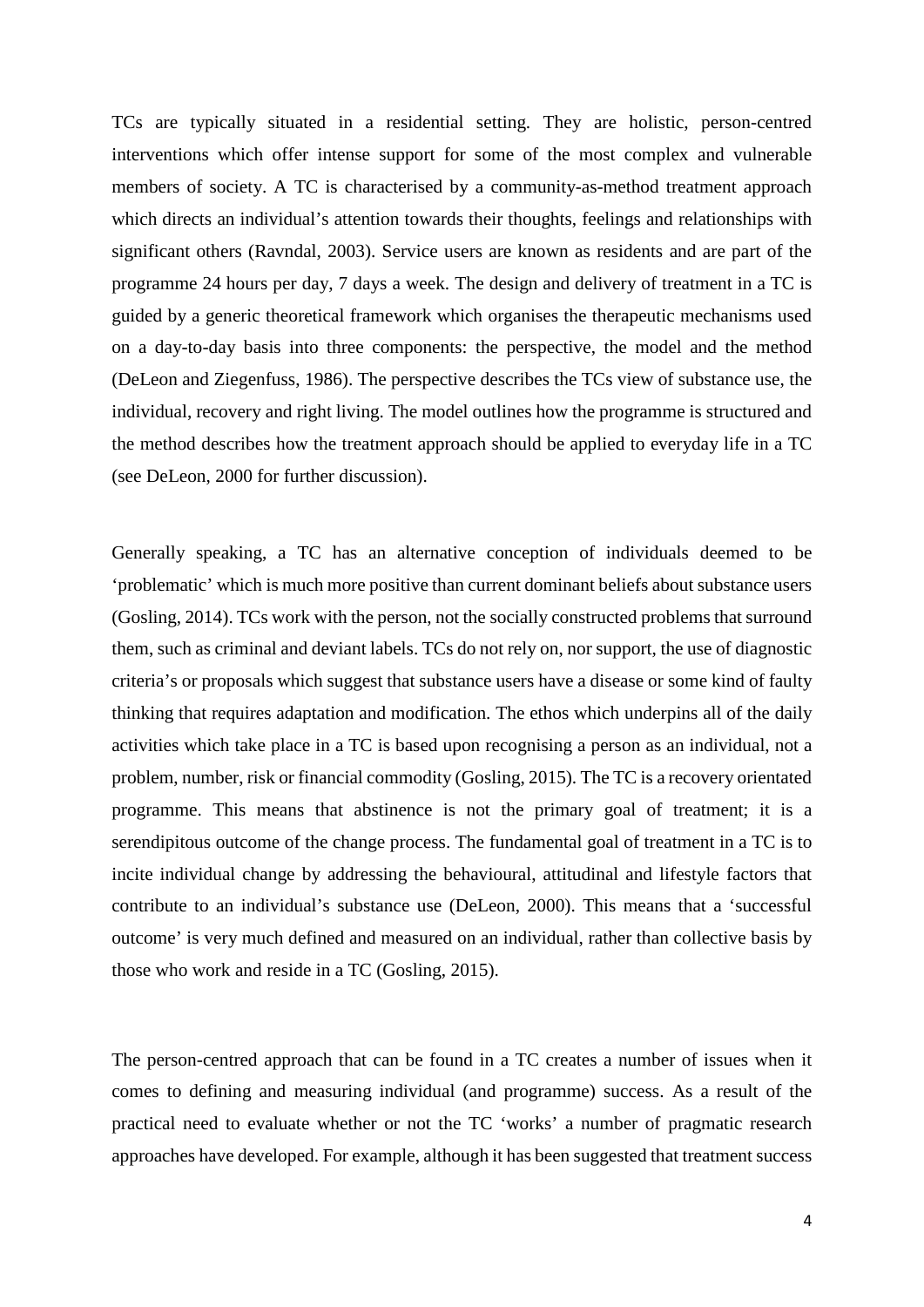should be defined and represented through the individual change that people make during and after programme participation (DeLeon, 2000) attempts to represent success though crude outcome measures such as relapse, reconviction and retention dominate existing empirical evidence (Ogbourne and Melotte, 1977; DeLeon, Wexler and Jainchill, 1982; Condelli and Hubbard, 1994; Page and Mitchell, 1998; Smith *et al*, 2006; Malivert *et al*, 2012; Vanderplasschen *et al*, 2013). The utilisation of absolute, standardised measures to demonstrate the success of a complex life-long process that begins within a person-centred environment has not only produced research with an array of conceptual and methodological issues but maintained the air of ambiguity which surrounds the day-to-day workings of a TC (Gosling, 2015). With this in mind, it is possible to suggest that the introduction of a payment scheme which utilises an outcomes-framework that is characterised by nationalised standards will compound rather than alleviate the difficulties which surround the programmes pursuit to demonstrate success and introduce a further financial dimension to such endeavours (Gosling, 2015). The challenges and conflicts which surface as a result of the implementation of a financially-driven bureaucratic process within a therapeutic environment will be discussed in further detail after a summary of the research design, methodology and analytical strategy has been provided.

#### **Research design and methodology**

Between August 2010 and March 2013 the author conducted an ethnographic study of a hierarchical TC in the north-west of England. The aim of the research was to explore the design and delivery of treatment in TC as outcome-based initiatives, such as PbR, were introduced to the sector. Longitudinal fieldwork provided a way in which the author was able to explore the organisation, structure and operation of a TC according to the TC perspective (see DeLeon, 2000) and contextualise the day-to-day practices that take place within a broader social and political landscape. Fieldwork was conducted as part of a doctoral thesis (the researcher was not a staff member nor a resident of the TC under study) and commenced once full approval from the Research Ethics Committee (REC) at Liverpool John Moores University and the organisations Quality and Clinical Governance Committee (QCGC) was obtained. Before full access to the TC was granted an enhanced Disclosure and Barring Service (DBS) check was also obtained.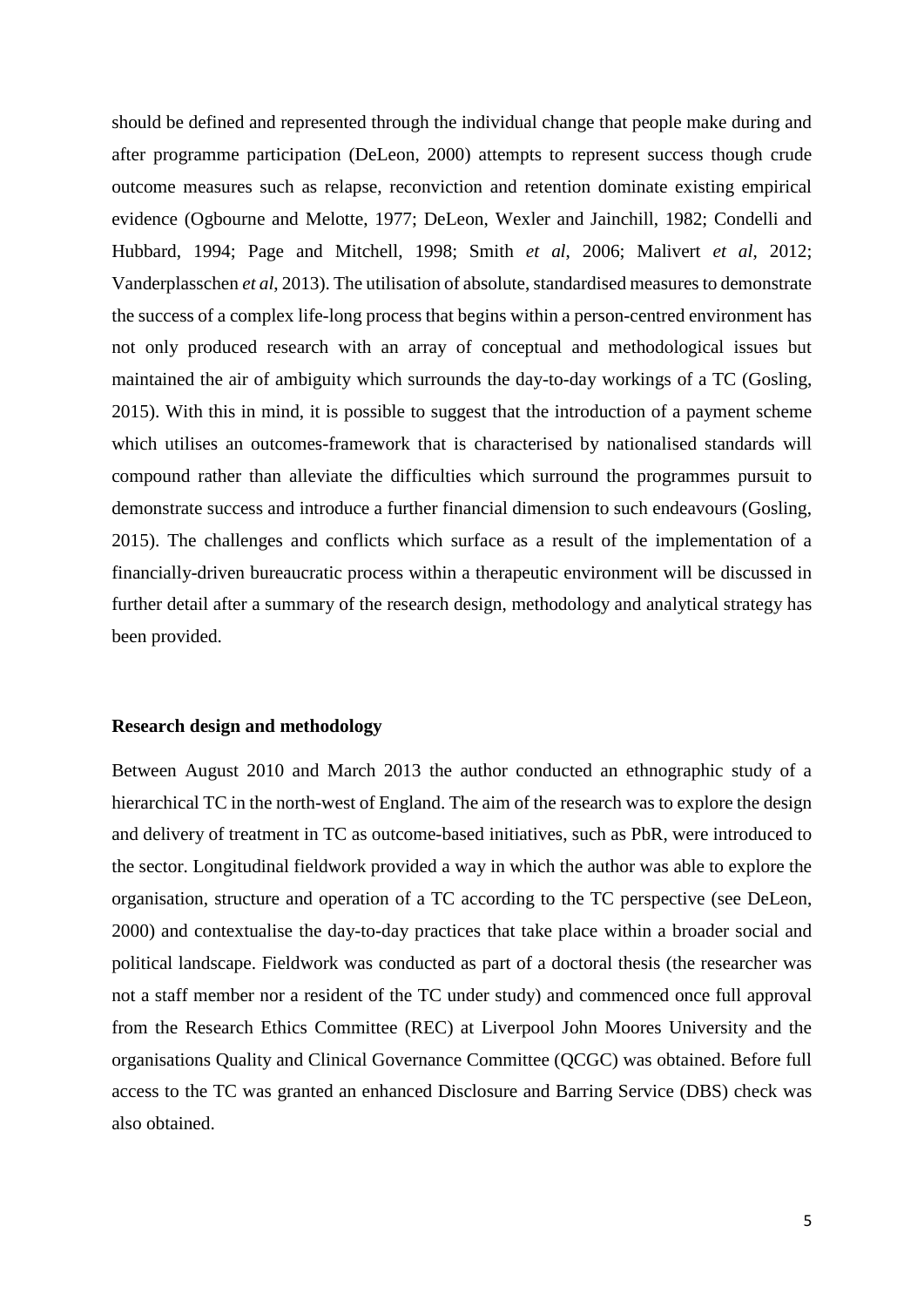The service provides a six-month, stage-based programme which can cater for up to 32 men and women over the age of 18. The programme stages are as follows: welcome house, primary and senior. The welcome house stage lasts a minimum of four weeks and maximum of eight weeks and is designed to provide a warm welcome to new residents. The primary stage lasts a minimum of twelve weeks and maximum of twenty-two weeks. During the primary stage residents are expected to demonstrate a practical knowledge of TCs, make personal disclosures in group sessions, set an example for other residents and reveal a reasonable level of selfawareness and motivation. The senior stage lasts a minimum of ten weeks and maximum of eighteen weeks. At the senior stage residents are expected to take on a greater level of responsibility and use the skills that they have learnt and developed during their time in the programme to plan for their re-entry into the wider community. Generally speaking, the stage format reframes an individual's long-term objectives (what they want and need to achieve during their residency) into short term goals that can be defined, perceived and pursued  $(DeLeon, 2000)^3$  $(DeLeon, 2000)^3$ .

To maintain the anonymity of the setting and population under study the name and precise location of the service has been omitted. Before conducting fieldwork Gold's (1958) typology of research roles was considered and the decision to adopt the participant as observer role was made. As the participant as observer role utilises formal and informal research methods to study groups, programmes and organisations it seemed the most appropriate given the nature and purpose of ethnographic fieldwork. The participant as observer role has the advantage and disadvantage of the researcher being known to the population under investigation. On one hand questions can be routinely asked and if a good rapport has been established with those being observed a wealth of information can be obtained. However, on the other hand, the presence of the researcher can alter the behaviour of those being observed (Kurz, 1984). Although claims have been made that observer caused effects have been somewhat overemphasized (Mulhall, 2002), such effects are an obvious drawback of the participant as observer role. To overcome the observer caused effects a substantial amount of time was invested in the setting. Fieldwork was conducted over 31 months and consisted of evening visits, weekend visits, early morning visits and overnight stays. This was done in an attempt to avoid observing an atypical period in the TC.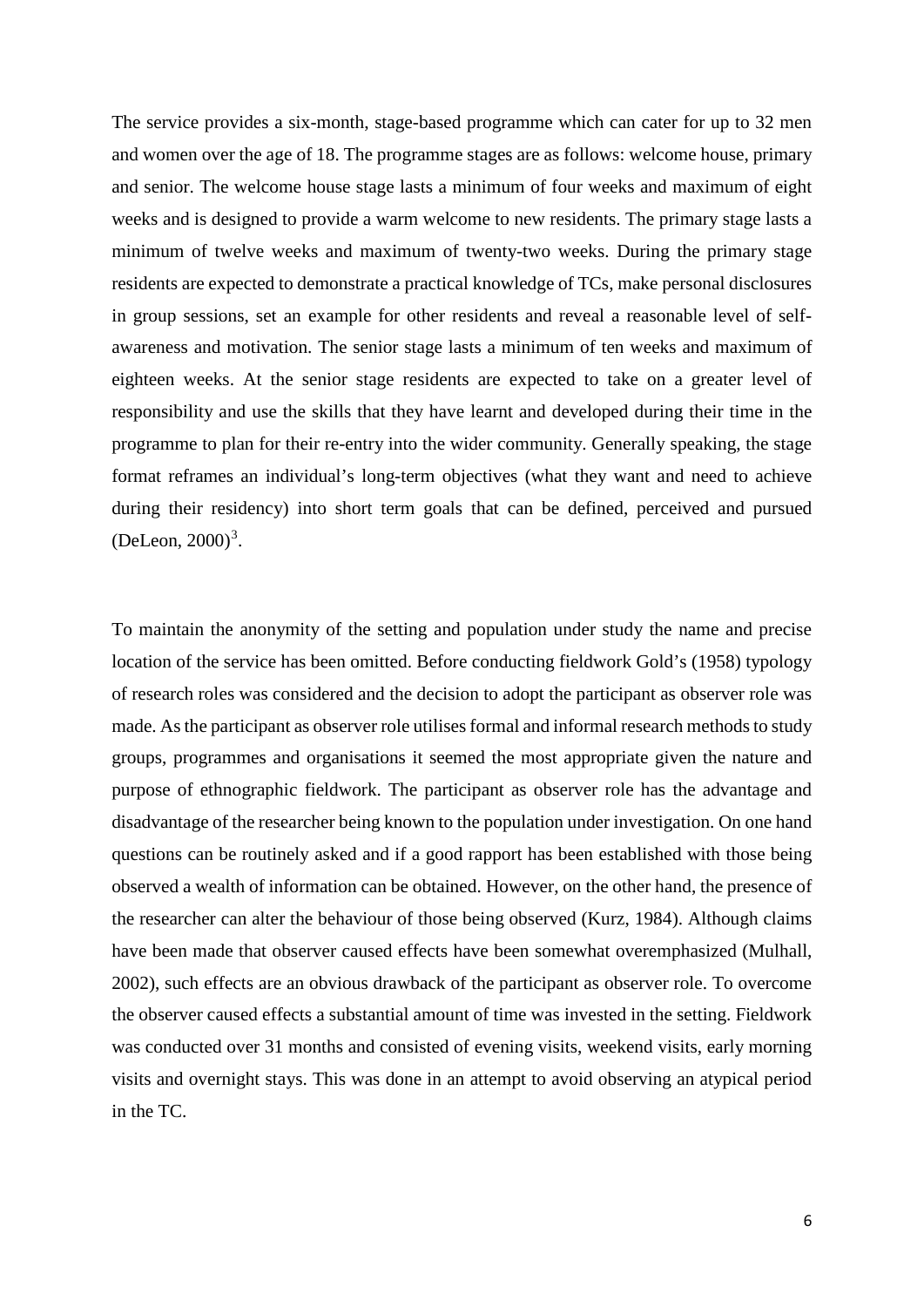Given the inductive, longitudinal nature of the study, fieldwork consisted of two stages: an explorative stage and a main fieldwork stage. The explorative stage lasted approximately 10 months. During this stage observations and informal discussions with staff and residents were employed to open up the subject area and explore avenues for further research. All experiences, programme-specific information and questions generated during this stage were recorded as field notes. Field notes are an important tool for the ethnographer able to communicate engagement in the field and provide a source from where an array of quotations and empirical evidence can be generated (Mulhall, 2002). During fieldwork key words, abbreviations, significant phrases, unconnected sentences and notations of events were manually recorded. After a period of observation, usually within 24 hours, an expanded account was written up using the notations made during fieldwork as a guide. Mulhall (2002) suggests that such reflection could provide a different gloss on the day's events. However, given the elongated nature of fieldwork and the ability to cross-reference observations with other methods of data collection this method of data recording was considered to be appropriate and necessary given the longitudinal nature of the study.

After approximately ten months of explorative fieldwork it was felt that the researcher had developed a reasonable understanding of the programme, established rapport with the population under study and the novelty of an 'outsider's presence' had diminished. Although the explorative stage did not have a definitive end, it was felt that the fieldwork had naturally evolved into a more intense form of fieldwork, which consisted of semi-structured interviews, analysis of official documentation (group therapy session plans, resident care plans and programme handbooks / manuals), more refined observations and informed discussions guided by the aims and objectives of the study. During this phase the researcher began to track a number of residents (who volunteered to participate) during their time in the TC and the immediate period following on from their departure<sup>[4](#page-15-3)</sup>. A series of semi-structured interviews were conducted with 18 residents; 12 males and 6 females between the age of 32 and 46. Due to the non-proportional sampling strategy seven residents started the follow up process during the welcome house stage, four started during the primary stage and seven started during the senior stage. In total, each respondent was interviewed three times. Residents who volunteered to take part in the follow up process during the earlier stages of fieldwork were tracked over a longer period of time than those who took part at a later date. The longest follow ups took place over 15 months, with an interview conducted at five month intervals. The shortest took place over 11 months, with a follow up interview conducted at approximately three and a half month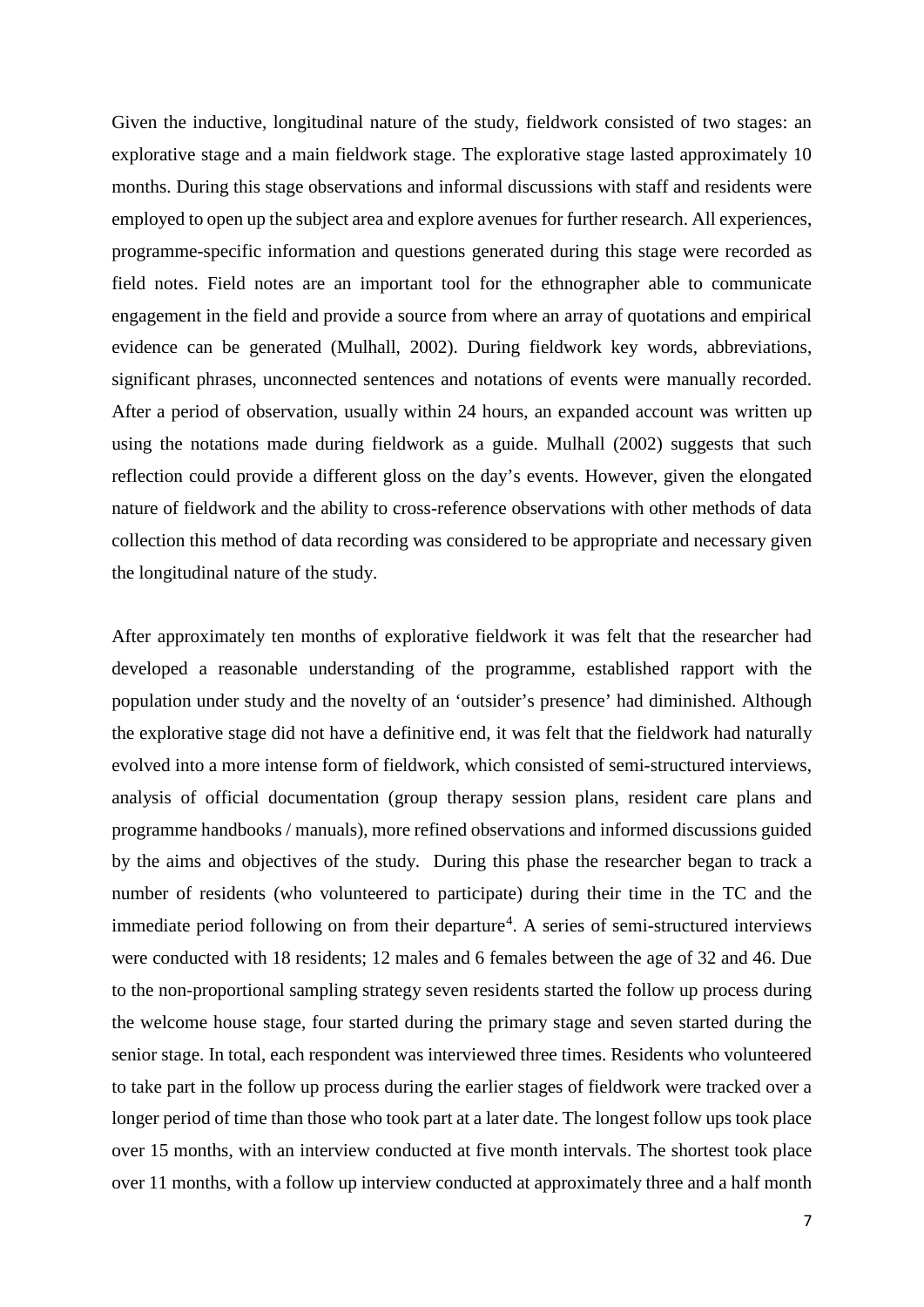intervals. Follow up interviews were conducted with all respondents except for one who died of an overdose during fieldwork. In addition to the follow up process a number of one-off interviews were conducted with residents, ex-residents and staff members. Semi-structured interviews were conducted with two males who completed the prison fast track programme<sup>[5](#page-15-4)</sup> before admission to the service, six residents (three male and three female) who had a history of alcohol use, ten residents (seven male and three female) who elected to leave the programme early and nine members of staff. In total 81 semi-structured interviews were conducted, transcribed and subject to conventional content analysis which is a process through which data sets are given meaning.

Content analysis was carried out manually with the aim of exploring and comparing themes within and between the data that had been collected. To open up the data line by line coding was applied in an attempt to identify themes and key phrases. This method of analysis allowed the researcher to go through the data to firstly get an overall impression, then refer back to specific passages and make notes and comments about what might be taking place. Creating a wide-ranging set of initial codes gives the researcher a road map to the data, allowing for further dissection of each data set while understanding the general ideas and concepts within the data (McGrain, 2010). The advantage of this type of coding scheme is two-fold. First, starting with a list of general codes is a good way of providing the researcher with something to work with; and the creation of additional codes means that the coding can become limitless, allowing the researcher to get everything that they can from the data. The next coding phase, which is referred to as here focused coding, is considered to be more abstract than line by line coding as it helps to verify the adequacy of the initial concepts developed (Strauss and Corbin, 1990). As phrases and key words were identified, broad labels which described the content of each passage were recorded<sup>[6](#page-15-5)</sup>. Broad themes were then coded and sorted into a more specific theme<sup>[7](#page-15-6)</sup>. Although ethnographic studies and qualitative analytical strategies are able to provide a rich detailed insight into how people make sense of and respond to their setting and social world, given the small sample size, qualitative nature of the study and subjective nature of the findings, the generalisability of this study is somewhat limited.

# **Do you get what you pay for?**

From the  $1<sup>st</sup>$  April, 2011 to the 30<sup>th</sup> September, 2011 the TC under study piloted a voluntary PbR scheme which was offered to all local authorities who referred people to the service.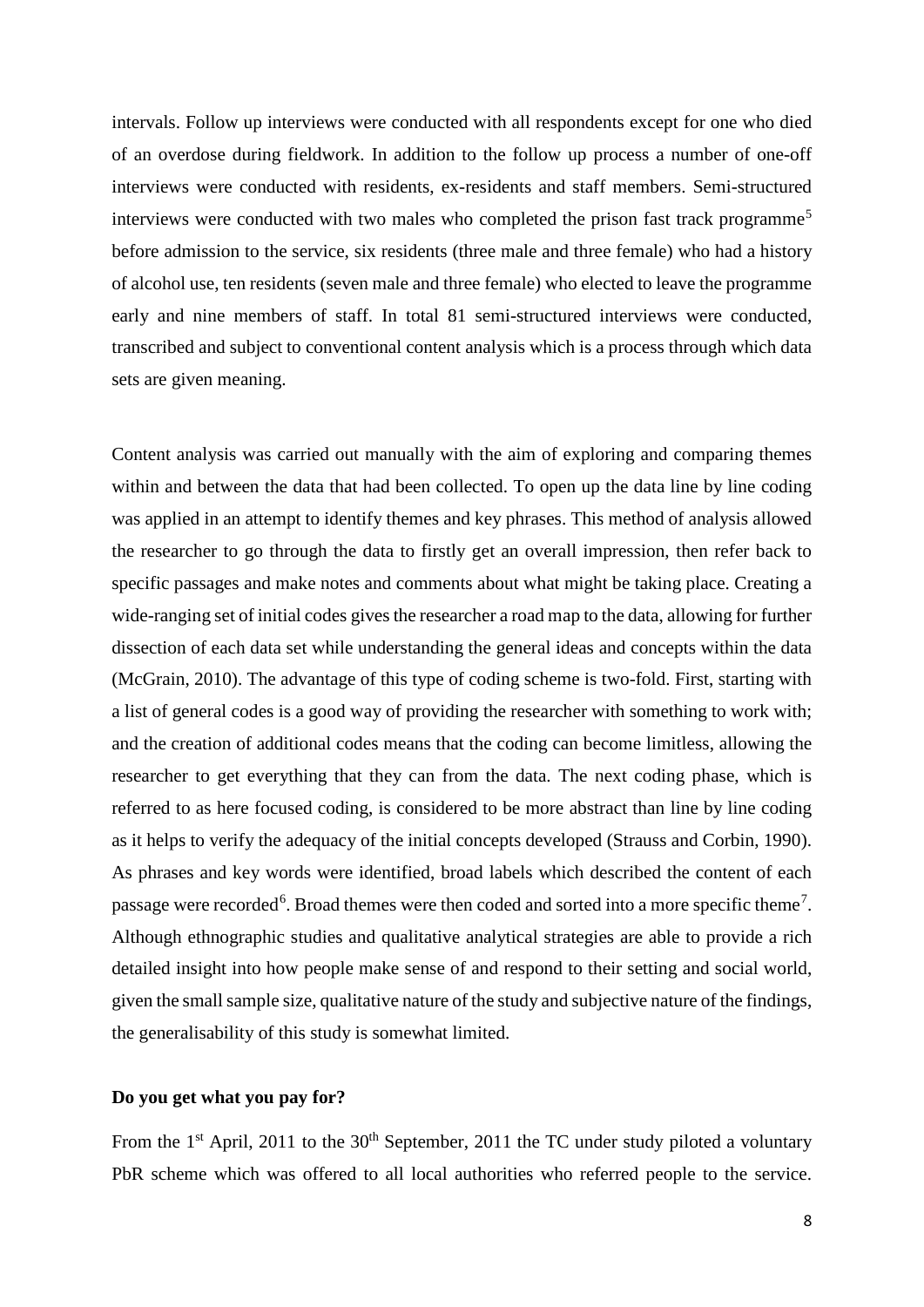Rather than paying a flat-rate weekly fee, the PbR model required local authorities to pay a weekly product fee and a results payment. The product fee was the amount that the service charged for each programme stage. In the welcome house stage 10% of the total fee paid to the service was based on 'outcomes', in the primary stage 20% of the total fee was based on 'outcomes' while in the senior stage 30% of the total fee was based on 'outcomes'. As a product fee and a results payment were attached to the completion of each programme stage, TC staff and local authorities would establish specific dates in which a resident was expected to complete each phase by. This meant that before a resident had even entered the service, their time within each programme stage had been decided. The negotiation of programme progression prior to an individual's admission, without the individuals consent and knowledge, illustrates the business-orientated, rather than person-orientated nature of the incentive. For example, holding contractual discussions before a resident enters treatment does not take into consideration that unidentified/unanticipated needs may arise during their time in the programme that were not previously known to the service provider. This oversight provides just one illustration of the dehumanising properties of PbR as some of the most complex and vulnerable people in society are transformed into a commodity that can be bought and sold within an increasingly competitive market.

At the end of the day everything comes down to money. From the minute you come through the door to the minute you leave that's all people think about; money. I know this place has got to make a profit, but we're people and chaotic people at that. Half of us don't' even know what you're on about when you're talking about paying by results or whatever it is.

# (Resident. August, 2011)

The day-to-day implementation of PbR provided a further illustration of how financial gain is prioritised over individual need when outcome-orientated frameworks are introduced into a therapeutic environment. As long as a resident progressed through the programme stages, the service would receive the product fee and a results payment. In this case, the definition and measurement of a 'successful outcome' was solely determined by the retention of a resident. This was due to the fact that programme completion would ensure that the TC received all of the product fees and results payments from the local authority. In terms of PbR, a 'successful outcome' was not defined, or indeed led, by individual progress or personal achievements made during programme participation. Thus, it is possible to suggest that PbR transforms personal progression into a bureaucratic financially-driven process.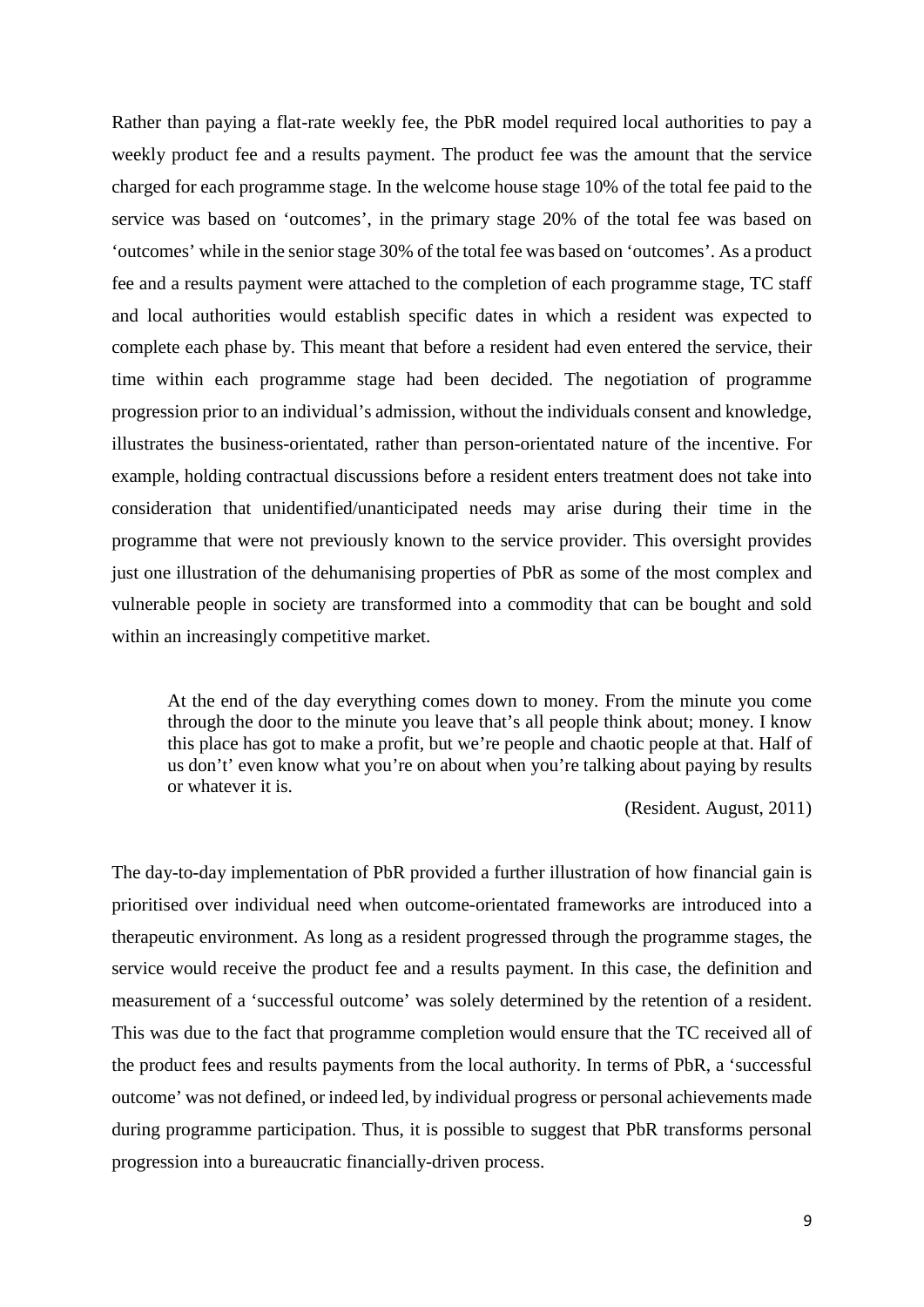All this is about is money and making sure heads are on beds.

(Resident. August, 2011)

While retention is a legitimate concern it is not necessarily a conclusive or definitive indicator of a 'successful outcome' in a TC (or indeed any recovery-orientated service) due to the array of methodological and conceptual issues which surround the definition and measurement of the term (Gosling, 2015). There are conflicting views which surround how long residents should be programme involved for before treatment can be considered to be 'successful'. For example, DeLeon *et al.*, (1982) suggest that a four to six month stay in a TC is needed before an absence of opiate use and criminal behaviour can be achieved, whereas Simpson and Sells (1982) suggest that a minimum of 90 days is needed to achieve this. On the other hand, there is a body of research which suggests that individual progress rather than time spent in a TC can best explain improved functioning following exit from the programme (Toumbourou *et al*., 1998). Thus, the level of individual progress on exit is a better predictor of positive outcomes than the actual time spent programme involved. More broadly, the very notion of retention as an indicator of success fails to recognise that an unplanned discharge from a TC does not necessarily mean that an individual's participation was a failure or indeed ineffective (National Institute on Drug Abuse, 2004, 2008; National Treatment Agency for Substance Misuse, 2009; National Institute on Drug Abuse, 2009, Aslan, 2015). The utilisation of retention as an indicator of success not only transforms individual progression into a bureaucratic process but provides an early indication that this seemingly 'new and innovative' payment system is actually a dated concept founded upon ideological representations of treatment success.

According to the Coalition Government, PbR will incentivise the alcohol and drug treatment system to improve the delivery of recovery outcomes (National Treatment Agency, 2010). However, in practice the implementation of such an ideological framework introduced uncertainty and a financial dimension to the day-to-day therapeutic activities that take place in a TC.

All this has done is add a financial dimension to my work. Not only do I have to think about my client's needs but now I have to think about the financial implications of what I do. If I fail to have paperwork completed and sent by a certain date then we lose out. What happens if I'm off sick or on annual leave? Is it my fault if a report is due in but I wasn't here to do it and we end up losing money?

(Staff member. July, 2011)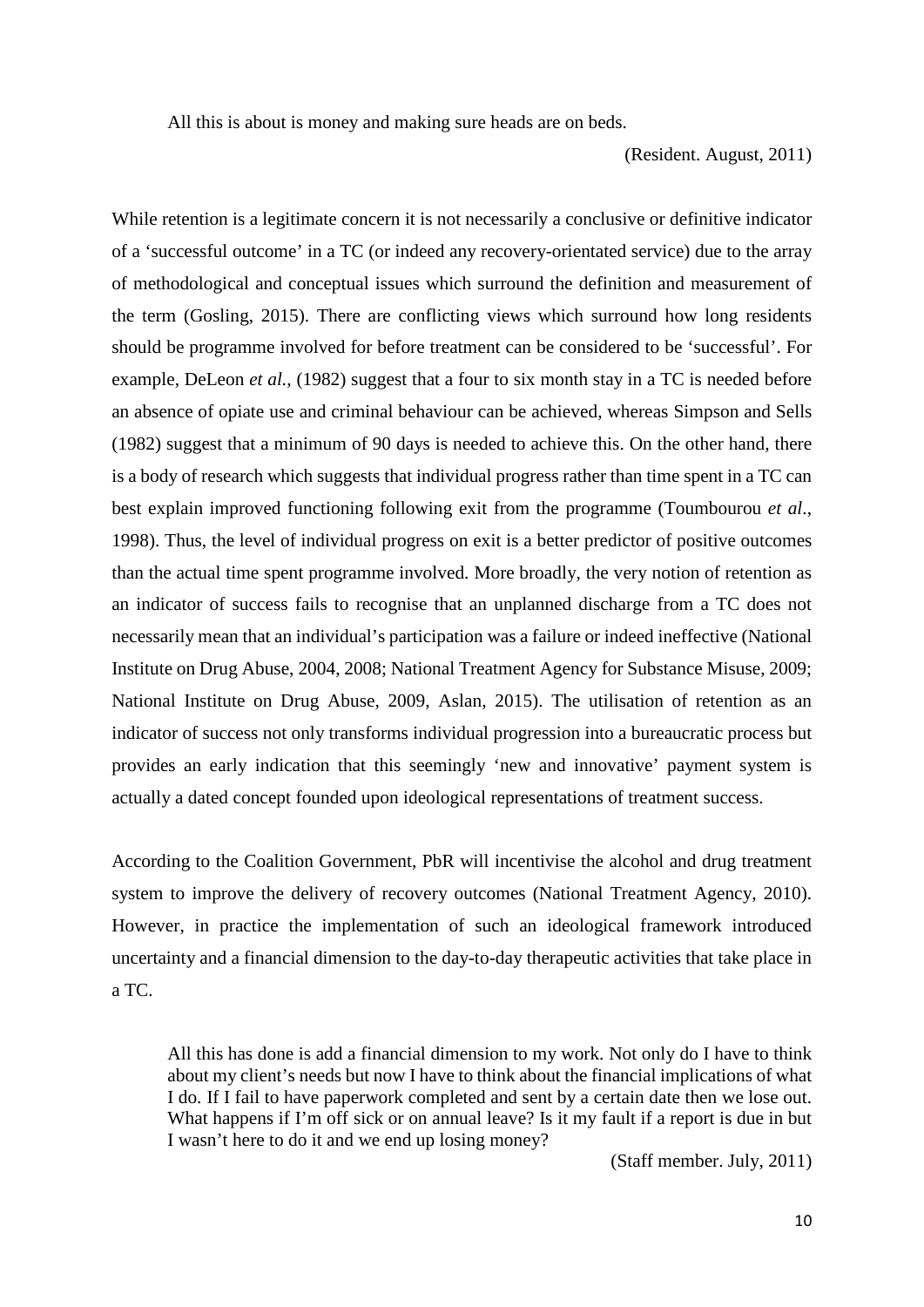There was a clear air of uncertainty which surrounded the rather short-sighted introduction of PbR into the TC. Staff believed that the initiative added a financial dimension to their work load, increased the amount of bureaucratic processes which surrounded key working residents and felt that the values and principles of PbR would dilute the therapeutic integrity of the programme.

I've heard the word but I don't really know much about it. I think people have to reach certain targets and when they do they get some kind of retaining money where a referrer pays a service X amount of money. It's all dependent on that person getting through the programme which is purely financially driven. We could fall down massively because it could take away the integrity of the programme because residents may be kept regardless of their progress and commitment to change because we need them for the money and this will have an impact on other people and how they see it here.

(Staff member. August, 2011)

I think all PbR does it give a funder, with an eye on the bank balance, a reason not to pay. I think it lessens the value of what we do if you are getting paid by results. How do you quantify success here?

(Staff member. August, 2011)

The above findings have been recognised and raised beyond the TC under study as service providers (involved in the national PbR recovery pilot project) have also questioned the implementation of PbR in the alcohol and drug treatment field given the general lack of knowledge which surrounds the incentive and ability of such an outcome-orientated payment scheme to provide 'value for money' (National Audit Office, 2015:08). In addition to the aforementioned points, the financial dimension added to the day-to-day duties of those who work in a TC courtesy of PbR raised a further point for consideration; are front-line staff going to become *financially accountable* for the work that they do? If we take the case of the TC for example, if a resident fails to progress through the programme as outlined in the contract will the member of staff tasked with a resident's case be held financially responsible? Will there be adverse consequences for the workforce if they do not meet the needs and demands of PbR? In addition to the emerging and potential financial implications of PbR it is also possible to suggest that the incentive holds the ability to divert attention away from the *genuine achievement* of 'successful outcomes', towards an *administrative demonstration* which indicates that a series of pre-defined outcomes, deemed to be measures of success have been attained.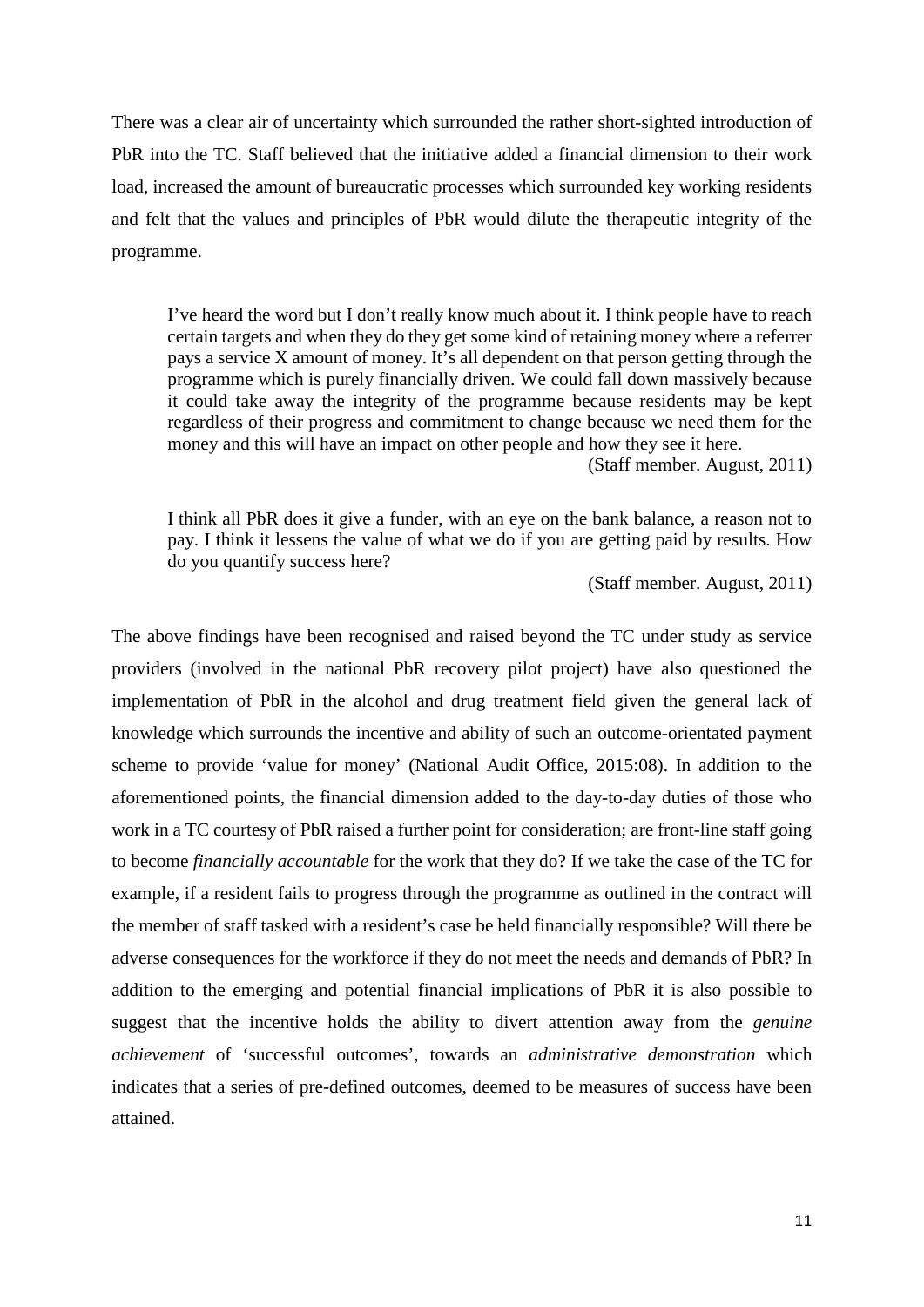Think about it because PbR is linked to the Outcomes Star it isn't hard to show that a resident has improved. Their physical health improves because they aren't using, they're eating three meals a day and seeing the doctor every week. They're not offending because they're off the streets and stuck in here for six months. Showing that someone has progressed on paper isn't hard when you think about it so that bit of PbR won't be the problem, it's the deadlines.

(Staff member. July, 2011)

PbR creates a clear dichotomy between the achievement of a successful outcome and demonstration of a successful outcome. This financially-orientated process dehumanises an individual's recovery journey. It does not reward service providers for supporting residents to achieve what they *need* to achieve as the focus of the initiative is on the production of data which illustrates that a standardised pre-defined and agreed 'successful outcome' has been reached. Thus, reinforcing rather than breaking away from the status quo which surrounds what alcohol and drug treatment programmes are *expected* to achieve.

### **Punishing by Results**

The implementation of PbR in the alcohol and drug treatment field is not only 'in danger of reinventing the wheel' (National Audit Office, 2015:08) but is on the verge of providing another way in which the state can punish already stretched public services and condemn substance users even further. By focusing on a definitive outcome measure, we ignore the absolutely crucial processes which take place on the ground in alcohol and drug treatment services that help people along the road (not a once in a life time event) towards recovery. For instance, an individual's ability to accumulate recovery capital, which is considered to be 'one of the best predictors of recovery' (HM Government, 2010:18) is completely overlooked by PbR, despite it contributing to the breadth and depth of internal and external resources that an individual can draw upon to initiate and sustain recovery from substance use (Granfield and Cloud, 1999).

Ultimately, PbR is 'poorly designed and implemented' (National Audit Office, 2015:08) because it is based upon a series of ideological expectations which anticipate that participation in an alcohol and drug treatment service is a standalone end of story event which can produce a polished, socially productive end product. The end product being a commodity which is free from substance(s) of choice and offending behaviour with an improved level of health and well-being. Rather than recognising the realities of recovery, which consists of an ongoing journey of improvements rather than an accomplished state (McLellan, 2010; Best and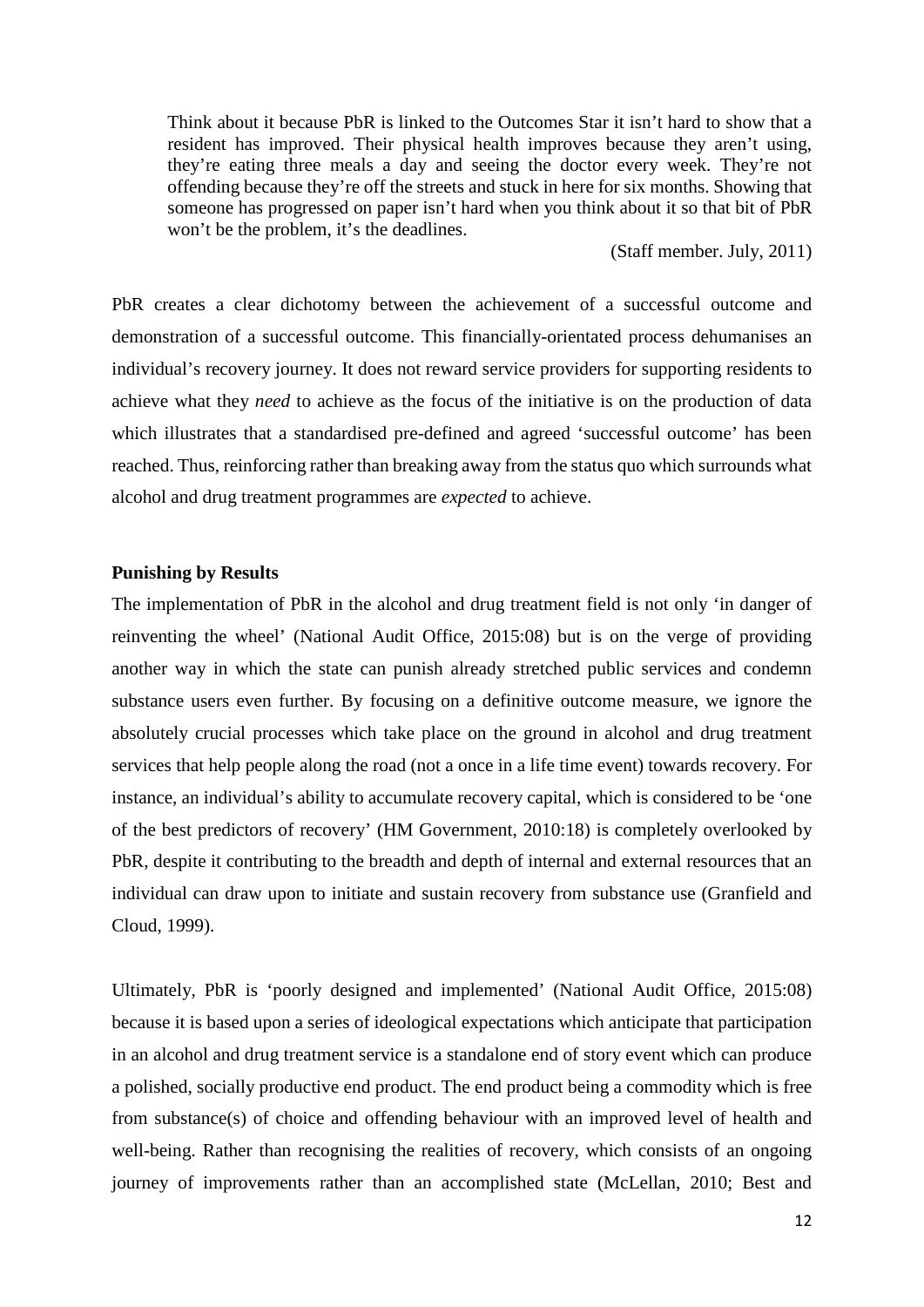Lubman, 2012) PbR attempts to force a socially desirable expectations framework upon service providers and service users which will financially and morally punish those unable to meet the targets that they have been set.

The alcohol and drug treatment field will be financially punished as services will not receive the payments that they are entitled to and service users will be ostracized (and potentially unable to access support from public services) for not being able to conform to the expectation framework that has been imposed upon them. Ultimately, PbR is a state-operated vehicle of responsibilisation. It is a financial mechanism which contributes to the construction of substance users as blameworthy agents and attempts to continue to demystify the realities of the 'drugs problem' and what is needed on an individual, social and political level to help people desist from a lifestyle that is troubled by substance use. The outcome-measures that are currently utilized by the Government's PbR scheme demonstrate a firm commitment to individualise social and economic problems by diverting attention away from the impact of poverty and structural disadvantage onto the individual (Gillies, Tolley and Wolstenholme, 1996; Muntaner and Lynch, 1999). Encouraging people to engage with already existing public services is cheaper than attempting to reduce poverty and social inequality and distracts from the social pressures and differential opportunities that exist between communities, which prevent people from accessing help and support for substance use in the first instance.

# **Conclusion**

The introduction of PbR into the TC has created several significant financial, conceptual and moral challenges which threaten to undermine the day-to-day workings of programmes that aim to help those who wish to embark upon the road to recovery to do so. The discussion that has been presented here illustrates how PbR is detached from the realities of the work that takes place at the coal face of service delivery as it is fundamentally based upon dated concepts and ideological representations of a 'successful outcome'. Innovation is suffocated rather than promoted, vulnerable people are not only lost but totally overlooked as financial gain is prioritised over individual need. The outcome-orientated nature of PbR is not only ill-thought through but counterproductive as state-defined expectations responsibilise people during a time that they ought to be supported, integrated and included within every decision that is made with regards to their programme involvement and progression.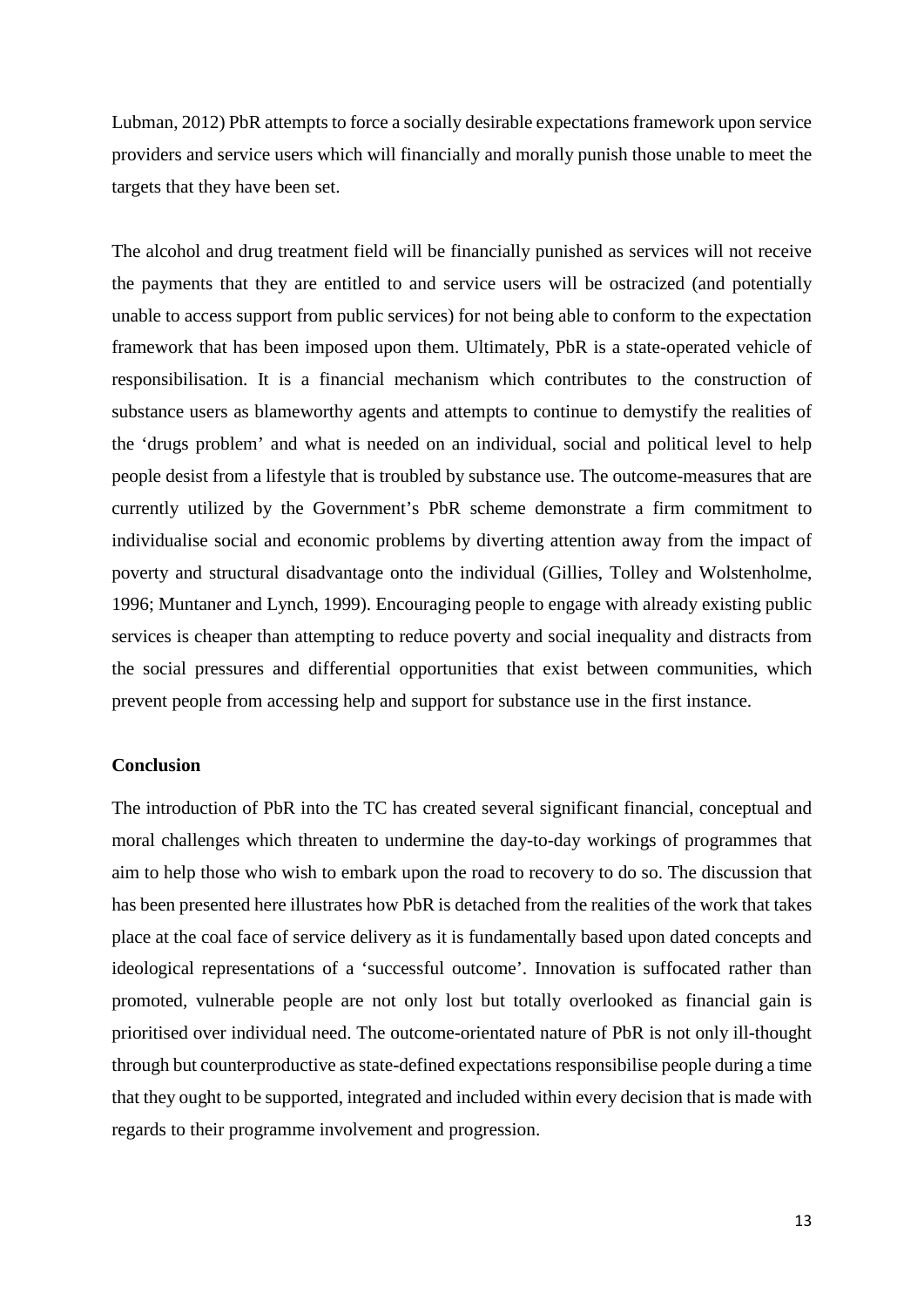As it stands, it seems that PbR is here to stay. With this in mind it is imperative that genuine person-centred outcomes rather than socio-political expectations are prioritised on a theoretical, practical and political level. It is important to recognise that PbR is not always an appropriate model and significant challenges remain in applying this approach to services for those facing multiple and complex needs. It is therefore imperative that commissioners have a clear rationale for why PbR is the right commissioning model and reflect on the experience of PbR schemes so far in considering alternative ways to support an outcome-focused approach (Revolving Door Agency, 2015). Rather than reinventing the wheel of expectation and maintaining the status quo service users, practitioners, commissioners and researches alike should seek to develop PbR so that it is a practice-orientated (rather than politically-orientated) framework grounded in recovery capital (Gosling, 2015). If we conceptualise effectiveness in incremental, rather than absolute measures and look at recovery from substance use in relation to an individual's level of functioning (recovery capital), taking a strengths-based approach to recovery, we see the definition of success assume another form.

Yeah it's one house, one generic model, but there are thirty-two different programmes going on at any one time in here. There's no one size fits all when it comes to recovery. (Resident. August, 2010)

A more open-ended framework which moves away from the current focus on objective socially desirable outcome measures towards subjective outcome measures such as emotional wellbeing, quality of life and social relations (for example), would allow a more accurate evaluation of individual's personal growth and well-being after participation in a TC (Vanderplasschen *et al*,. 2013). Thus complementing rather than competing with the values and ethos of the work that takes place at the coal face of service delivery in a TC. Although such outcome measures do not quite fit with the longstanding socially and politically desired outcomes of reduced (re)offending, retention and relapse they provide a much more realistic representation of the work that takes place within and around settings such as the TC. It is therefore possible to suggest that a recovery-orientated rather than payments-orientated framework could go some way in contributing to the reorganisation of mainstream conceptions of treatment success and alignment of high-level policy directives with the practice that takes place in a TC.

Due to the extensive and time intensive nature of ethnographic research, alongside its inability to provide quick quantifiable answers, it continues to be under-utilised by policy makers to inform and develop policy (Walker, 2011). This is despite the fact that findings generated as a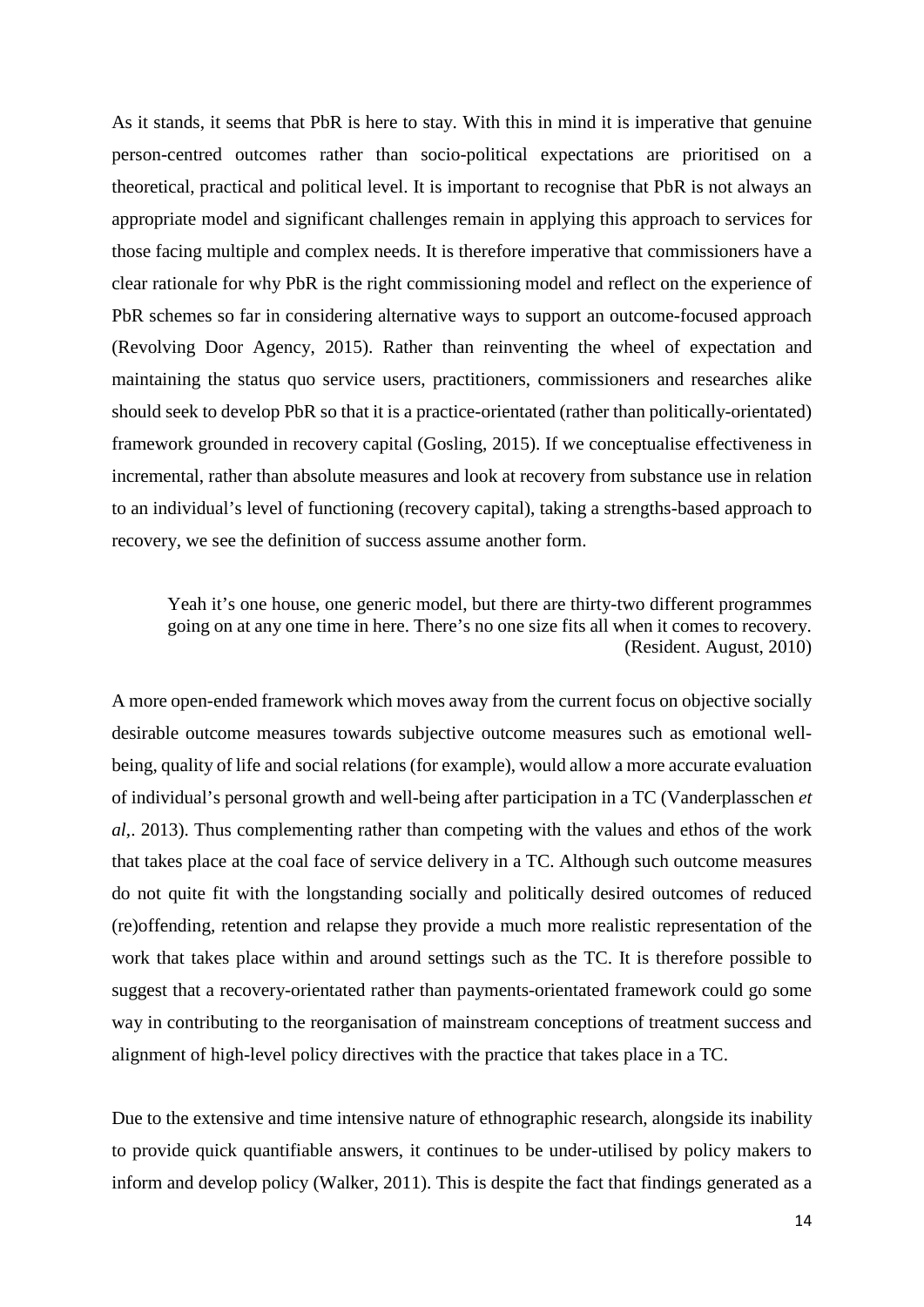<span id="page-15-6"></span><span id="page-15-5"></span>result of ethnographic fieldwork can help to avoid the construction of simplistic high-level policy directives and 'go behind the data and help to tell us what we *should* be looking for and trying to measure' (Payne, 2010:04). Given the conceptual and methodological limitations which surround current attempts to understand the application of PbR in the alcohol and drug treatment field it is important that we continue to develop our understanding and knowledge of outcome-orientated incentives. As the findings presented here focus on one situated residential rehabilitation unit, it is important to expand and develop such research on a much larger scale, in different alcohol and drug treatment settings with different treatment populations so that more generalizable and representative findings can be obtained.

### **Notes**

<span id="page-15-0"></span><sup>1</sup> Robert Granfield and William Cloud devised the term recovery capital to describe the breadth and depth of internal and external resources that an individual can draw upon to initiate and sustain recovery from substance use. Granfield and Cloud (1999) suggest that the concept of recovery capital can be refined as four individual, though overlapping components which are as follows: social, physical, human, and cultural. Social capital is affected by the environmental context in which an individual is embedded and comes about through changes in relations among persons that facilitate action. Physical capital includes savings, property, investments and other financial assets. Human capital covers a wide range of human attributes that provide an individual with the means to function in society (Granfield and Cloud, 1999; Best and Laudet, 2010). Human capital includes skills such as problem solving, self-esteem and interpersonal skills, educational achievements, physical, emotional and mental health and aspirations; as well as personal resources such as commitment and responsibility that will help an individual to manage everyday life (Daddow and Broome, 2010). Cultural capital refers to an individual's attitudes, values, beliefs, dispositions, perceptions and appreciations that derive from membership in a particular social or cultural group. The quality and quantity of recovery capital that an individual has is both a cause and a consequence of recovery from substance use as it can hold substantial implications for the options available to the individual when attempts to desist from substance use are made (Granfield and Cloud, 2001; 2008; Lyons and Lurigio, 2010).

<span id="page-15-1"></span><sup>2</sup> To date, no official reason for this has been provided or published in any document that is freely available to the public.

<span id="page-15-2"></span><sup>3</sup> The staff team in the TC under study consisted of a residential manager, programme manager, department head, therapeutic workers, care workers and an administrative support team. The residential manager is not involved in delivering the programme as they are the interface with external agencies to promote the service. It is the responsibility of the programme manager to ensure that the service is run correctly and to a high standard. The department head is responsible for the day-to-day running of the service. Therapeutic workers are responsible for delivering behavioural groups as well as key working residents. The day care worker is responsible for designing and delivering activities for the residents, dispensing medication and ensuring that appointments with external agencies were facilitated. The night care workers are responsible for delivering the evening programme, which includes community activities, the administration of medication and sleepover duties. The support team manage the administration of the service and are responsible for taking referrals to the service and ensuring that the residents' benefits are correct.

<span id="page-15-3"></span><sup>4</sup> As the programme utilises a series of programme-specific stages a non-proportional quota sampling strategy was employed to ensure that the research sample consisted of residents from all three stages.

<span id="page-15-4"></span><sup>5</sup> The prison fast track programme is designed for newly released prisoners who have completed a prison-based TC.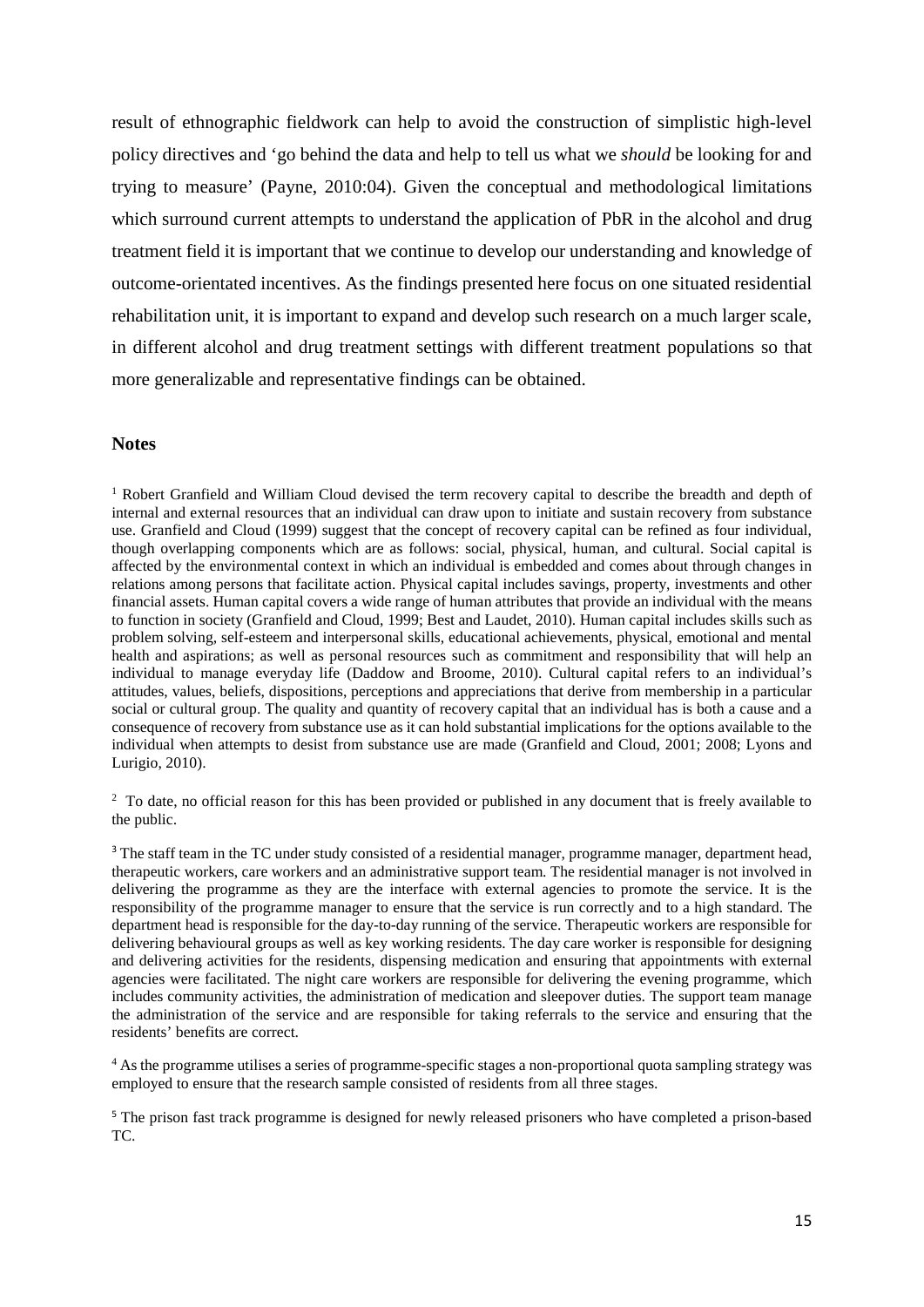<sup>6</sup> Broad themes consist of the following: community separateness, peers as role models, a structured day, programme stages, work as therapy and education, the encounter group, emotional growth and awareness training, planned duration of stay, continuity of care, resources, tools, payment by results, client change, outcomes, effectiveness, commitments, re-entry and the therapeutic alliance.

 $7$  The following five themes were identified as a result of the analytical strategy: community as method, emotional growth training, community engagement, retention and payment by results and continuity of care.

# **[Word count excluding bibliography 7136, including bibliography 8259]**

### **Author biography**

**Helena Gosling** is a Senior Lecture in Criminal Justice at Liverpool John Moores University. In 2015 Helena completed her PhD entitled *An Invitation to Change? An Ethnographic Study of a Residential Therapeutic Community for Substance use*. Helena has published articles in a number of leading journals, including the *Howard Journal of Criminal Justice*; *Criminal Justice Matters* and the *International Journal of Crime, Justice and Social Democracy.*

# **Bibliography**

- Aslan, L. (2015) Dropping out of therapeutic community treatment; when is "unsuccessful", successful? *Therapeutic Communities: The International Journal of Therapeutic Communities*. **36** (2). Pp. 74-88.
- Battye, F. and Sunderland, J. (2011) 'Thinking About Payment by Results', Available online at: [www.cdfa.org.uk/wp-ontent/uploads/2011/09/PaymentByResultsPaper.pdf](http://www.cdfa.org.uk/wp-ontent/uploads/2011/09/PaymentByResultsPaper.pdf) [accessed 27.07.2013]
- Best, A. and Laudet, W. (2010). Recovery Capital as Prospective Predictor of Sustained Recovery, Life Satisfaction and Stress among former Poly-Substance Users. *Substance Use and Misuse.* **4**. Pp. 27–54.
- Best, D. and Lubman, D. (2012) 'The recovery paradigm. A model of hope and change for alcohol and drug addiction', *Australian Family Physician*. **41**(8). Pp. 593-597
- Condelli, W. and Hubbard, R. (1994) 'Relationships between time spent in treatment and client outcomes from Therapeutic Communities', *Journal of Substance Abuse Treatment.*  **11**(1). Pp. 25–33
- Daddow, R. and Broome, S. (2010). *Whole Person Recovery: A User Centred Systems Approach to Problem Drug use*. RSA Projects. Available online at: [http://www.thersa.org/\\_\\_data/assets/pdf\\_file/0011/362099/RSA-Whole-Person-](http://www.thersa.org/__data/assets/pdf_file/0011/362099/RSA-Whole-Person-Recovery-report.pdf)[Recovery-report.pdf](http://www.thersa.org/__data/assets/pdf_file/0011/362099/RSA-Whole-Person-Recovery-report.pdf) [accessed 25.11.2013].
- DeLeon, G. (2000). *The Therapeutic Community. Theory, Model and Method*. New York: Springer.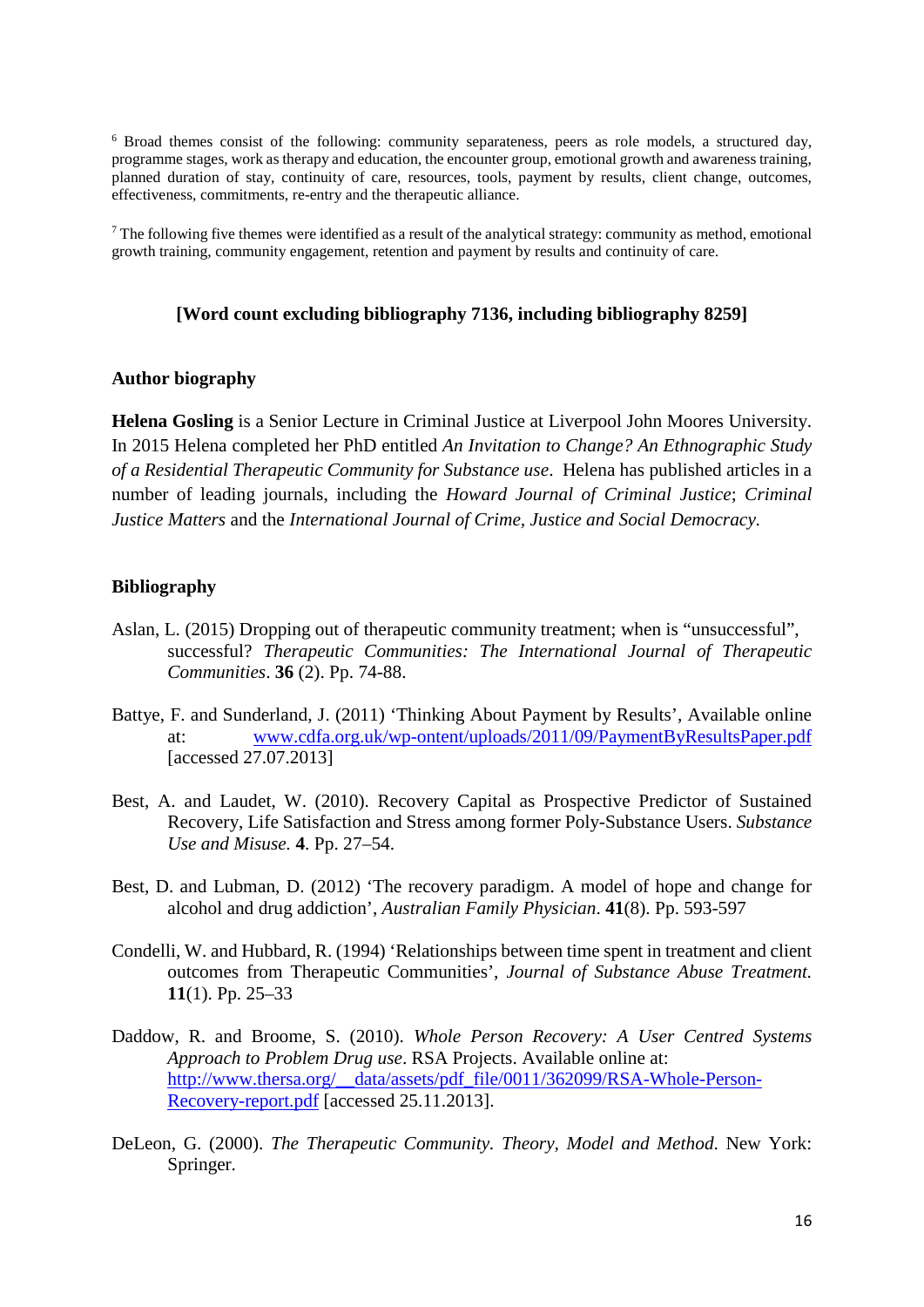- DeLeon, G., Wexler, H. and Jainchill, N. (1982) The Therapeutic Community: success and improvement rates 5 years after treatment. *The International Journal of Addictions*. **17**(4). Pp. 703–747
- DeLeon, G. and Ziegenfuss, J. (1986) *Therapeutic Communities for addictions. Readings in theory, research and practice*. United States of America: Springfield
- Department of Health. (2012a) *Delivering drugs and alcohol recovery bulletin. News information and conversations. Lessons learnt from co-design and commissioning with Payment by results*. Available online at: [www.gov.uuk/government/uploads/system/uploads/attachment\\_data/file/97806/pbr](http://www.gov.uuk/government/uploads/system/uploads/attachment_data/file/97806/pbr-lessons-learnt-pdf)[lessons-learnt-pdf](http://www.gov.uuk/government/uploads/system/uploads/attachment_data/file/97806/pbr-lessons-learnt-pdf) [accessed 01.07.2010]
- Department of Health. (2012b) *Equality analysis: Payment by results pilot programme for drug and alcohol recovery*. Available on-line at: [www.gpcwm.org.uk/wpcontent/uploads/PAYMENT%20BY%RESULTS%20\(PBR\)P](http://www.gpcwm.org.uk/wpcontent/uploads/PAYMENT%20BY%25RESULTS%20(PBR)Payment_By_Results_Pilot_Programme_for_Drug_&_Alcohol_Recovery_Equality_Analysis_Aug_2012.pdf) ayment By Results Pilot Programme for Drug & Alcohol Recovery Equality A nalysis Aug 2012.pdf [accessed 21.07.2013]
- DrugScope. (2013) *The public health reforms. What they mean for drug and alcohol services.* Available on-line at: [http://www.drugscope.org.uk/Resources/Drugscope/Documents/PDF/Policy/PublicHe](http://www.drugscope.org.uk/Resources/Drugscope/Documents/PDF/Policy/PublicHealthReform.pdf) [althReform.pdf](http://www.drugscope.org.uk/Resources/Drugscope/Documents/PDF/Policy/PublicHealthReform.pdf) [accessed 04.12.2013]
- Gillies, P., Tolley, K. and Wolstenholme, J. (1996) Is AIDS a disease of poverty? *AIDS Care*. **8**(3). Pp. 351-363
- Gold, R. (1958). Roles in sociological field observations. *Social Forces*. **32**. Pp. 217-223.
- Gosling, H. (2014) Organisation, operation and effectiveness: unanswered questions about the Therapeutic Community for substance misuse. European Group for the Study of Deviance and Social Control Newsletter.  $(17<sup>th</sup>$  May, 2014. Spring Newsletter)
- Gosling, H. (2015) *An invitation to change? An ethnographic study of a residential Therapeutic Community for substance use.* Unpublished PhD Thesis. Liverpool John Moores University
- Granfield, R. and Cloud, W. (1999) *Coming clean. Overcoming addiction without treatment*. London: New York University Press
- Cloud, W. and Granfield, R. (2001). Natural Recovery from Substance Dependency. *Journal of Social Work Practice in the Addictions.* **1**(1). Pp. 83–104.
- Cloud, W. and Granfield, R. (2008). Conceptualizing Recovery Capital: Expansion of a Theoretical Framework. *Substance Use and Misuse*. **43**. Pp. 1971–1986.
- Gray, D. (2009) *Doing research in the real world*. 2nd Edn. London: Sage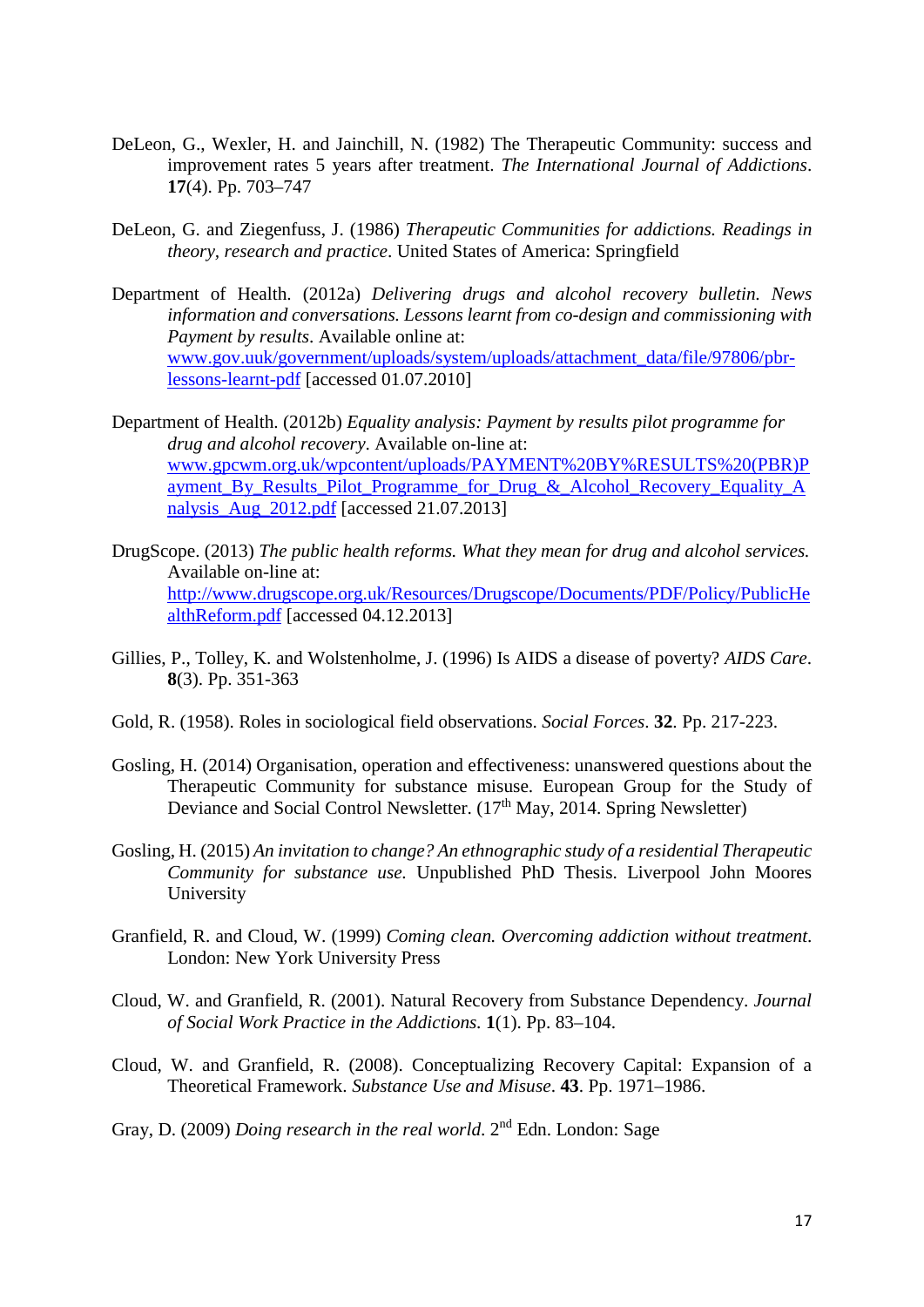- Her Majesty's Government. (2010) *Reducing demand, restricting supply, building recovery: supporting people to live a drug free life*. Available on-line at: [https://www.gov.uk/government/uploads/system/uploads/attachment\\_data/file/98026/](https://www.gov.uk/government/uploads/system/uploads/attachment_data/file/98026/drug-strategy-2010.pdf) [drug-strategy-2010.pdf](https://www.gov.uk/government/uploads/system/uploads/attachment_data/file/98026/drug-strategy-2010.pdf) [accessed 28.11.2013]
- Kurz, D. (1984) The Use of participant observation in evaluation research. *Evaluation and Programme Planning*. **6**. Pp. 93–102.
- Lyons, T. and Lurigio, A. (2010). The Role of Recovery Capital in the Community Re-entry of Prisoners with Substance Use Disorders. *Journal of Offender Rehabilitation*. **49**. Pp. 445–455.
- Malivert, M., Fatseas, M., Denis, C., Langlois, E. and Auriacombe, M. (2011) Effectiveness of therapeutic communities: a systematic review. *European Addiction Research.* **18**(1). Pp. 1 - 11
- McGrain, P. (2010). *An examination of therapeutic engagement. An examination of therapeutic engagement in a prison-based drug treatment Therapeutic Community*. Germany: Lambert Academic Publishing.
- McLellan, T. (2010) What is recovery? Revisiting the Betty Ford Institute Consensus Panel definition. *Journal of Substance Abuse Treatment*. **38**(2). Pp. 200–201
- Mulhall, A. (2002). In the field: notes on observations in qualitative research. *Journal of Advanced Nursing*. **41**(3). Pp. 306–313.
- Muntaner, C. and Lynch, J. (1999) Income inequality, social cohesion and class relations: A critique of Wilkinson's Neo-*Durkheimian* research program. *International Journal of Health Services.* **29.** Pp.59-81
- National Audit Office (2015) Outcome-based payment schemes: government's use of payment by results. Available on-line at: [https://www.nao.org.uk/press-releases/outcome-based](https://www.nao.org.uk/press-releases/outcome-based-payment-schemes-governments-use-of-payment-by-results-2/)[payment-schemes-governments-use-of-payment-by-results-2/](https://www.nao.org.uk/press-releases/outcome-based-payment-schemes-governments-use-of-payment-by-results-2/) [accessed on 31.07.2015]
- National Council for Voluntary Organisations (2013) *Payment by results (Public Services).* Available on-line at: [www.ncvo-vol.org.uk/commissioning/paymentbyresults](http://www.ncvo-vol.org.uk/commissioning/paymentbyresults) [accessed 04.07.2013].
- National Institute on Drug Abuse (2004) *Therapeutic Community*. NIDA Research Report Series. NIH Publication Number 02-4877. Rockville, MD: NIDA.
- National Institute on Drug Abuse. (2008). *Principles of drug addiction treatment: A research based guide.* Available on-line at: [http://www.drugabuse.gov/sites/default/files/podat\\_1.pdf](http://www.drugabuse.gov/sites/default/files/podat_1.pdf) [accessed 22.01.2014]
- National Institute on Drug Abuse (2009) *Treatment approaches for Drug Abuse.* Available online at: [http://www.drugabuse.gov/sites/default/files/if\\_treatment\\_approaches\\_2009\\_to\\_nida\\_](http://www.drugabuse.gov/sites/default/files/if_treatment_approaches_2009_to_nida_92209.pdf) [92209.pdf](http://www.drugabuse.gov/sites/default/files/if_treatment_approaches_2009_to_nida_92209.pdf) [accessed 22.01.2014]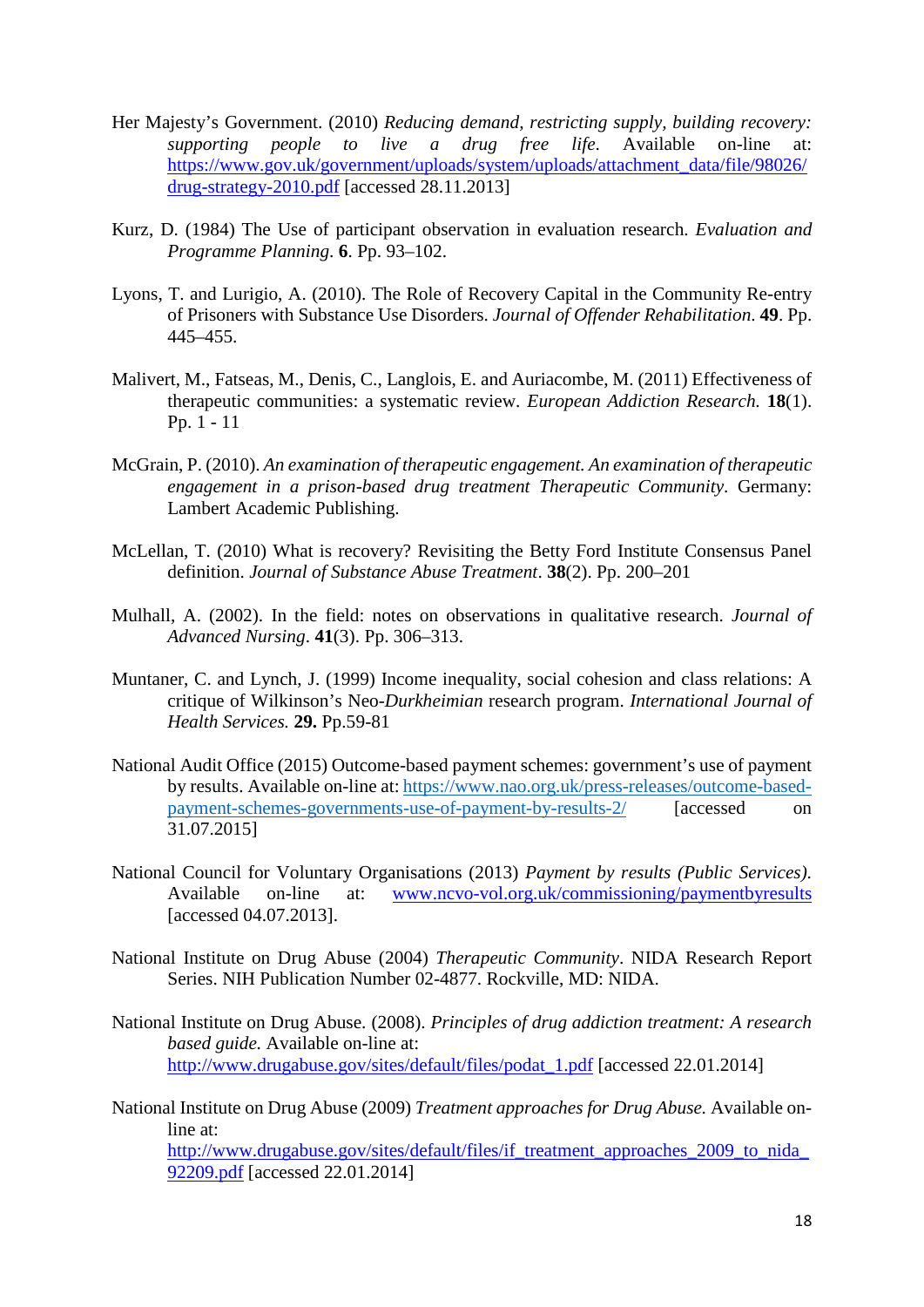- National Treatment Agency for Substance Misuse (2009) *Towards a successful completion. A good practice guide.* Available on-line at: [http://www.emcdda.europa.eu/attachements.cfm/att\\_102214\\_EN\\_UK15\\_completions](http://www.emcdda.europa.eu/attachements.cfm/att_102214_EN_UK15_completions0909%5b1%5d.pdf) [0909\[1\].pdf](http://www.emcdda.europa.eu/attachements.cfm/att_102214_EN_UK15_completions0909%5b1%5d.pdf) [accessed 22.01.2014]
- National Treatment Agency for Substance Misuse (2010) *Women in drug treatment: What the latest figures reveal*. Available on-line at: <http://www.nta.nhs.uk/uploads/ntawomenintreatment22march2010.pdf> [accessed 02.09.2014]
- Ogbourne, A. and Melotte, C. (1977) An evaluation of a Therapeutic Community for former drug users. *Addiction*. **72**. Pp. 75–82
- Page, R. and Mitchell, S. (1988) The effects of two Therapeutic Communities on illicit drug users between 6 months and 1 year after treatment. *The International Journal of the Addictions*. **23**(6). Pp. 591–601
- Payne, J. (2010). Skill Utilisation: Towards a Measurement and Evaluation Framework. SKOPE Research Paper No.93. Available on-line at: [http://www.cardiff.ac.uk/socsi/research/researchcentres/skope/publications/researchpa](http://www.cardiff.ac.uk/socsi/research/researchcentres/skope/publications/researchpapers/RP93.pdf) [pers/RP93.pdf](http://www.cardiff.ac.uk/socsi/research/researchcentres/skope/publications/researchpapers/RP93.pdf) [accessed on 15.11.2015]
- Perfas, F. (2012) *Deconstructing the Therapeutic Community. A practice guide for addiction professionals*. USA: Hexagram Publishing.
- Ravndal, E. (2003) Research in the concept-based Therapeutic Community. It's importance to European treatment research in the drug field. *International Journal of Social Welfare*. **12**. Pp. 229-238
- Rawlings, B. (1998) *Research on Therapeutic Communities in Prison. A review of the literature*. Available on-line at: <http://www.dldocs.stir.ac.uk/documents/rawlings.pdf> [accessed 22.01.2014]
- Rawlings, B. and Yates, R. (2001) *Therapeutic Communities for the treatment of drug users.*  Therapeutic Communities. London: Jessica Kingsley
- Revolving Door Agency (2015) Adding value? Reflections on payment by results for people with multiple and complex needs. Available on-line at: [http://www.revolving](http://www.revolving-doors.org.uk/documents/adding-value-reflections-on-payment-by-results/)[doors.org.uk/documents/adding-value-reflections-on-payment-by-results/](http://www.revolving-doors.org.uk/documents/adding-value-reflections-on-payment-by-results/) [accessed on 31.07.2015]
- Simpson, D. and Sells, S. (1982) Effectiveness of treatment for drug abuse: An overview of the DARP research programme. *Advances in Alcohol and Substance Abuse*. **2**(1). Pp. 07–29
- Smith, L.A., Gates, S. and Foxcroft, D. (2006) Therapeutic Communities for substance related disorder (review). The Cochrane Collaboration. Available on-line at: [http://onlinelibrary.wiley.com/doi/10.1002/14651858.CD005338.pub2/abstract;jsessio](http://onlinelibrary.wiley.com/doi/10.1002/14651858.CD005338.pub2/abstract;jsessionid=C050DE97057C0B9B63BDF2BE8A4157FC.f02t02) [nid=C050DE97057C0B9B63BDF2BE8A4157FC.f02t02](http://onlinelibrary.wiley.com/doi/10.1002/14651858.CD005338.pub2/abstract;jsessionid=C050DE97057C0B9B63BDF2BE8A4157FC.f02t02) [accessed on 13.11.2015]